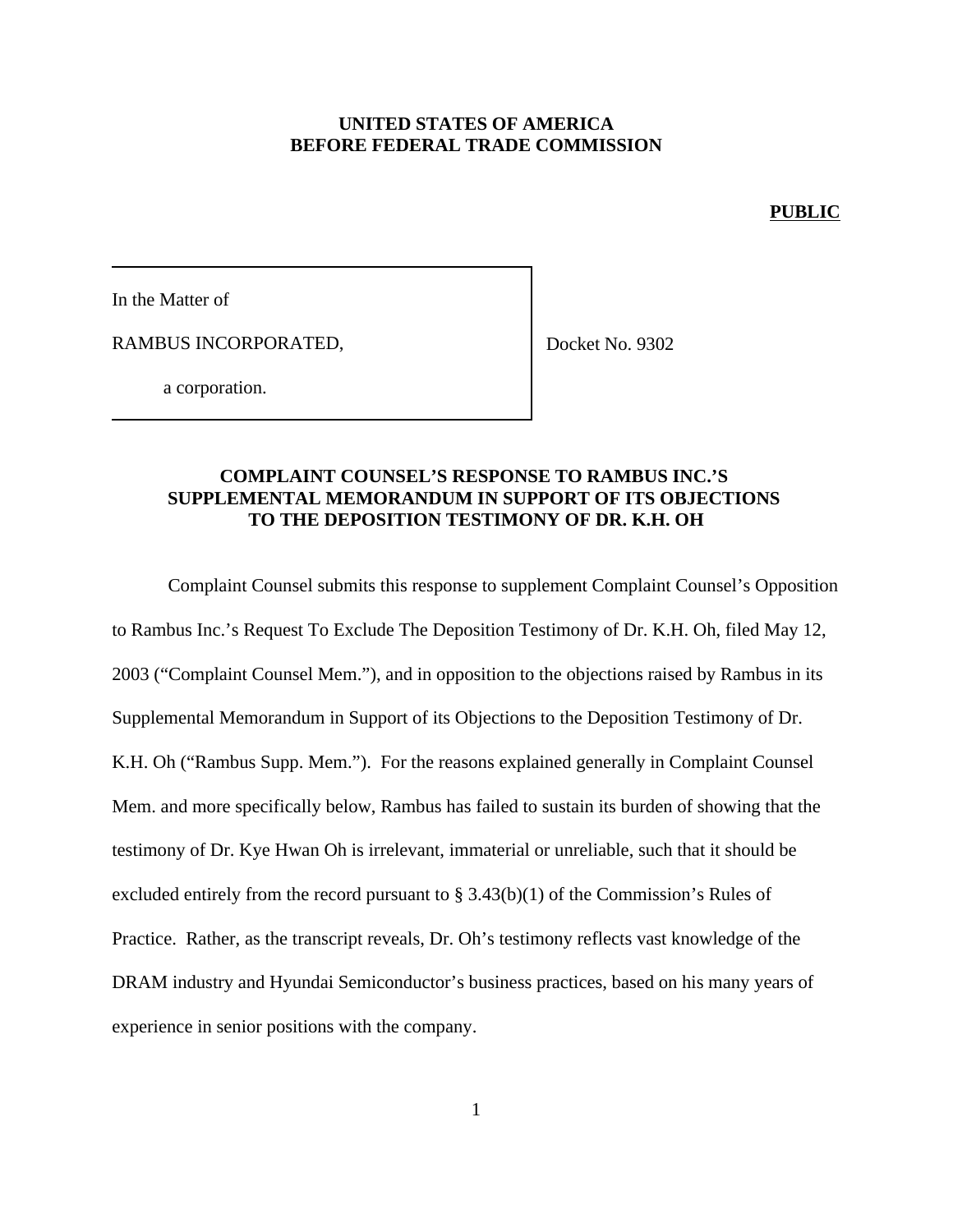As demonstrated below, Dr. Oh had solid and substantial foundation for all of his testimony. Should The Court have concerns with respect to any specific questions and answers, however, the appropriate course of action is to consider those concerns when deciding what weight to attach to any such specific testimony, rather than to issue a blunt and potentially overly-broad order excluding the testimony entirely from the proceeding. This is particularly true in the case of an absent witness, where Complaint Counsel have no opportunity to correct the form of any questions; any testimony that is excluded is lost from the proceeding permanently. Such a result would be particularly harsh with respect to the testimony of Dr. Oh, who is one of only very few top executives and foreign nationals to testify in this proceeding.

# **I. Commission Rules of Practice Provide for the Liberal Admissibility of Reliable Evidence**

Commission Rules state that "[r]elevant, material, and reliable evidence shall be admitted." Commission Rule of Practice 3.43(b). Rambus does not generally challenge the relevancy or materiality of Dr. Oh's testimony, so the key consideration is whether his testimony is reliable.

The Commission's rules governing the admissibility of evidence are more lax than the Federal Rules of Evidence. *See Gibson v. F.T.C.*, 682 F.2d 554, 568 (5<sup>th</sup> Cir. 1982) (noting that Commission Rules permit the introduction of hearsay evidence). "It has long been acknowledged . . . that 'administrative agencies like the Federal Trade Commission have never been restricted by the rigid rules of evidence.'" *In the Matter of American Home Products Corp.*, 98 F.T.C. 136, n 9 (1981) (quoting *F.T.C. v. Cement Institute*, 333 U.S. 683, 706 (1948)). A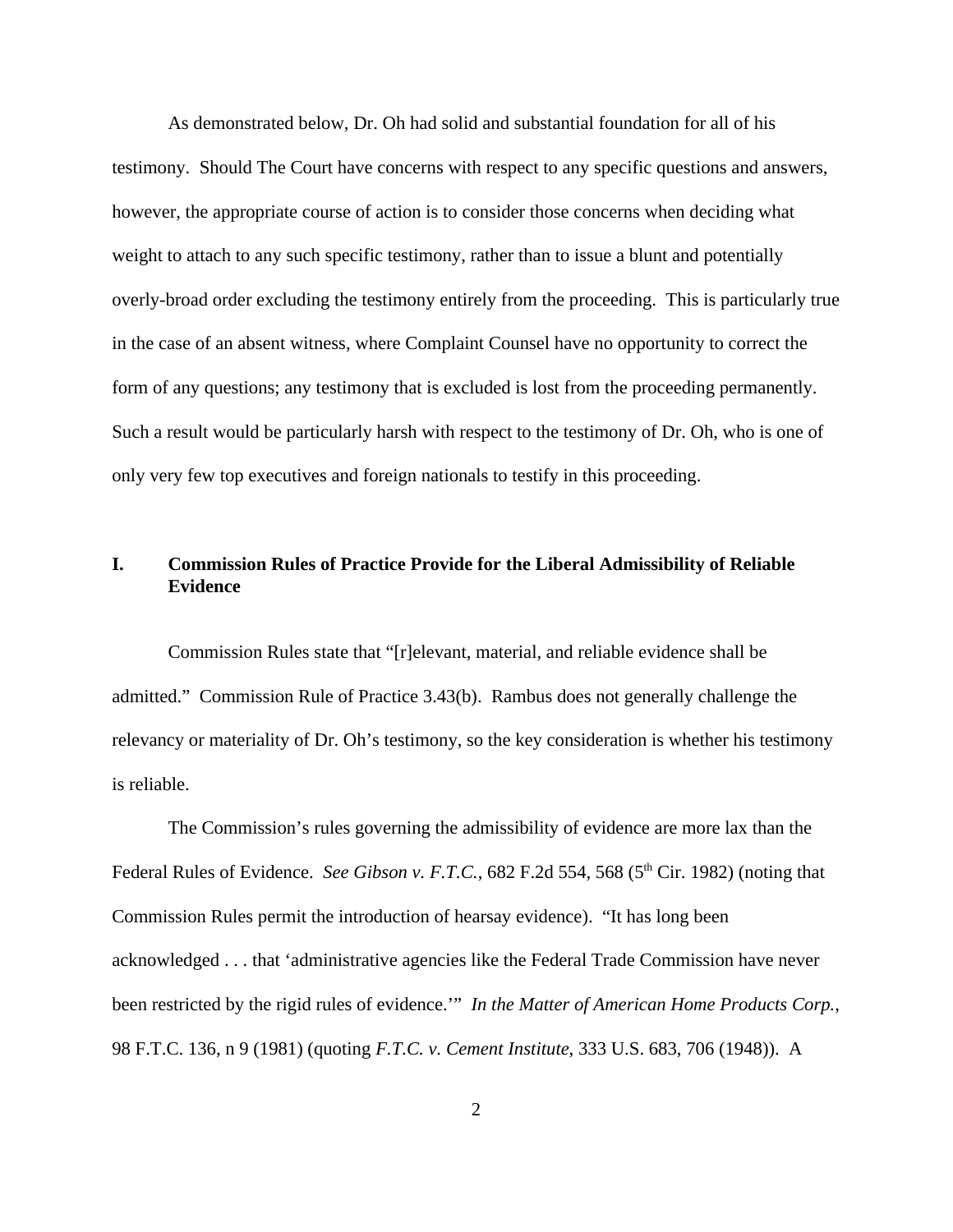leading treatise on administrative law explained why, in the context of agency adjudications, an administrative law judge should err on the side of admitting evidence:

There are three reasons why it makes little sense to take the risk of erroneous exclusion of reliable evidence through application of highly technical exclusionary rules in the context of agency adjudications. First, the cost of such errors is as great in the agency adjudication context as it is in the judicial context: If the ALJ erroneously excludes reliable evidence, the agency must remand for further proceedings or decide the case on the basis of an incomplete record. Second, the risk of error of exclusion is greater in the agency adjudication context than in the context of a jury trial. Third, there are good reasons to take this risk in the jury trial context that do not exist in the case of agency adjudications.

Kenneth C. Davis & Richard J. Pierce, Jr. II, Administrative Law Treatise (3d ed. 1994) § 10.3 at 125-26. Thus, courts grant deference to agency determinations that evidence is reliable unless the testimony in question is "inherently improbable." *See Resort Car Rental System, Inc. v. F.T.C.*, 518 F.2d 962, 963-64 (9th Cir. 1975), *cert. denied*, MacKenzie v. U.S., 423 U.S. 827 (1975).

Even under the more strict Federal Rules of Evidence, which are not controlling in this proceeding, Dr. Oh's testimony would be admitted because it is trustworthy. To establish foundation for any testimony, a witness must simply show personal knowledge about the matter at issue. *See* Fed. R. Evid. 602 (2003). "Evidence to prove personal knowledge may, but need not, consist of the witness' own testimony." *Id; see also* Rule 602 Advisory Committee Notes ("These foundations requirements may, of course, be furnished by the testimony of the witness himself"). As explained in detail in the following charts, Dr. Oh's testimony is based on his personal knowledge as a former high-level executive and engineer in the DRAM industry. His statements themselves illustrate his extensive understanding of the concepts and documents discussed in his deposition, thus providing the necessary foundation for his testimony. To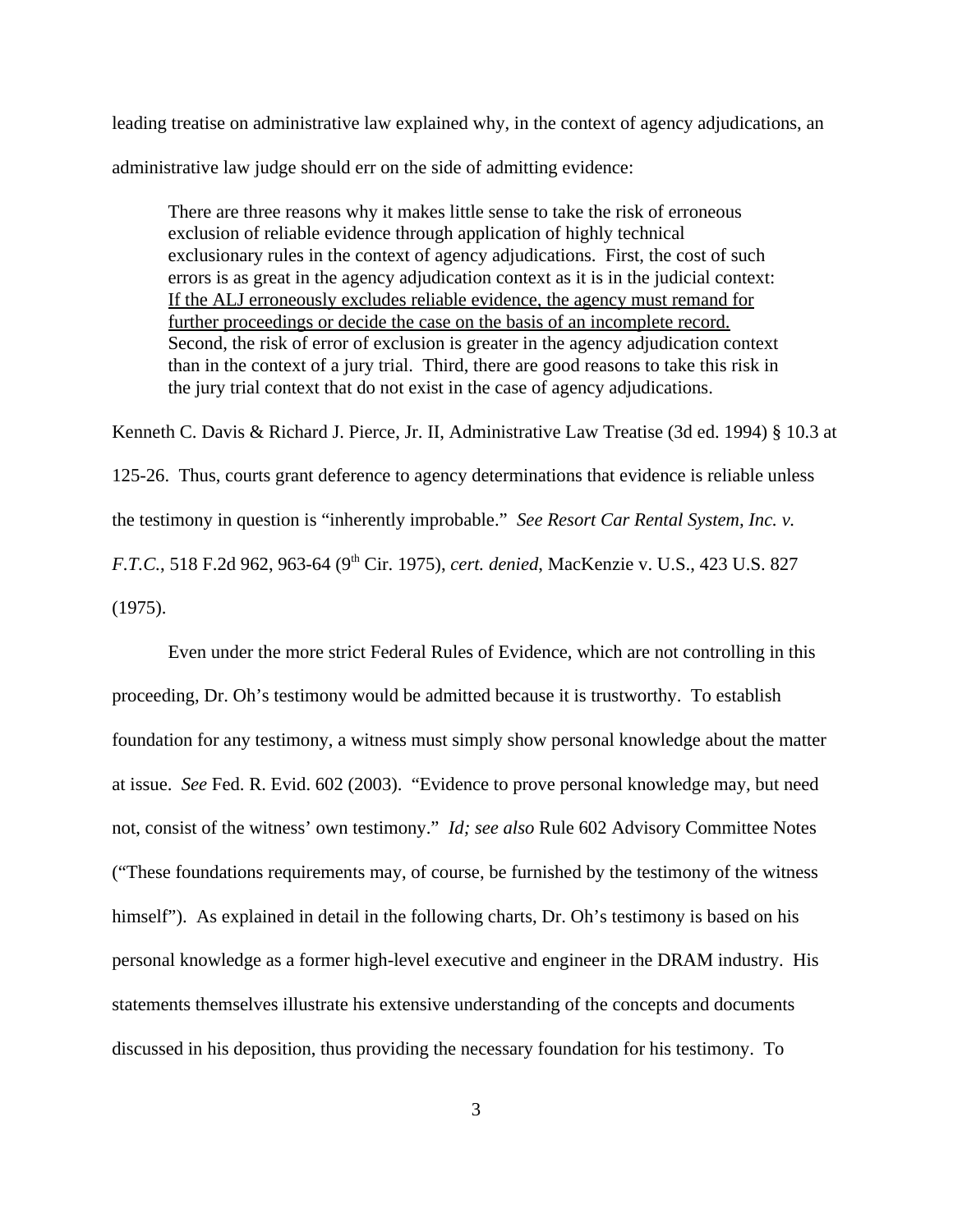classify Dr. Oh's testimony as untrustworthy would be an erroneous exclusion of reliable evidence.

## **II. Dr. Oh's Testimony Was Based on His Broad Knowledge of the DRAM Industry and His Experience with Common Business Terms and Concepts He Used at Hyundai**

Rambus challenges the reliability of large portions of Dr. Oh's testimony because certain parts of the testimony related to documents that he was familiar with, understood, and either saw in their exact or similar form while a Senior Vice president at Hyundai, but cannot recall today whether or not he saw the precise document used at his deposition. As explained in detail in Complaint Counsel Mem., Dr. Oh testified based on his general knowledge stemming from years of experience in the DRAM industry and on his specific understanding of the content of the documents in question. Many of the questions to which Rambus objects are not, in fact, tied to any document, but rather ask for Dr. Oh's understanding of various issues. With respect to questions that did relate to a particular portion of a document, Dr. Oh's testimony itself confirms that he was fully conversant with the substance and content of the documents in question.<sup>1</sup>

The chart below addresses Rambus's specific foundational objections.

<sup>1</sup> Most of the exhibits Rambus objects to have been admitted into evidence. *See* 14 Trial Tr. 2603:7-14 (May 21, 2003) (admitting Oh Exhibit 7 (CX 2294), Oh Exhibit 8 (CX 2297), Oh Exhibit 9 (CX 2263), Oh Exhibit 10 (CX 2264), Oh Exhibit 12 (CX 2303), Oh Exhibit 13 (CX 2306), and Oh Exhibit 14 (CX 2334)).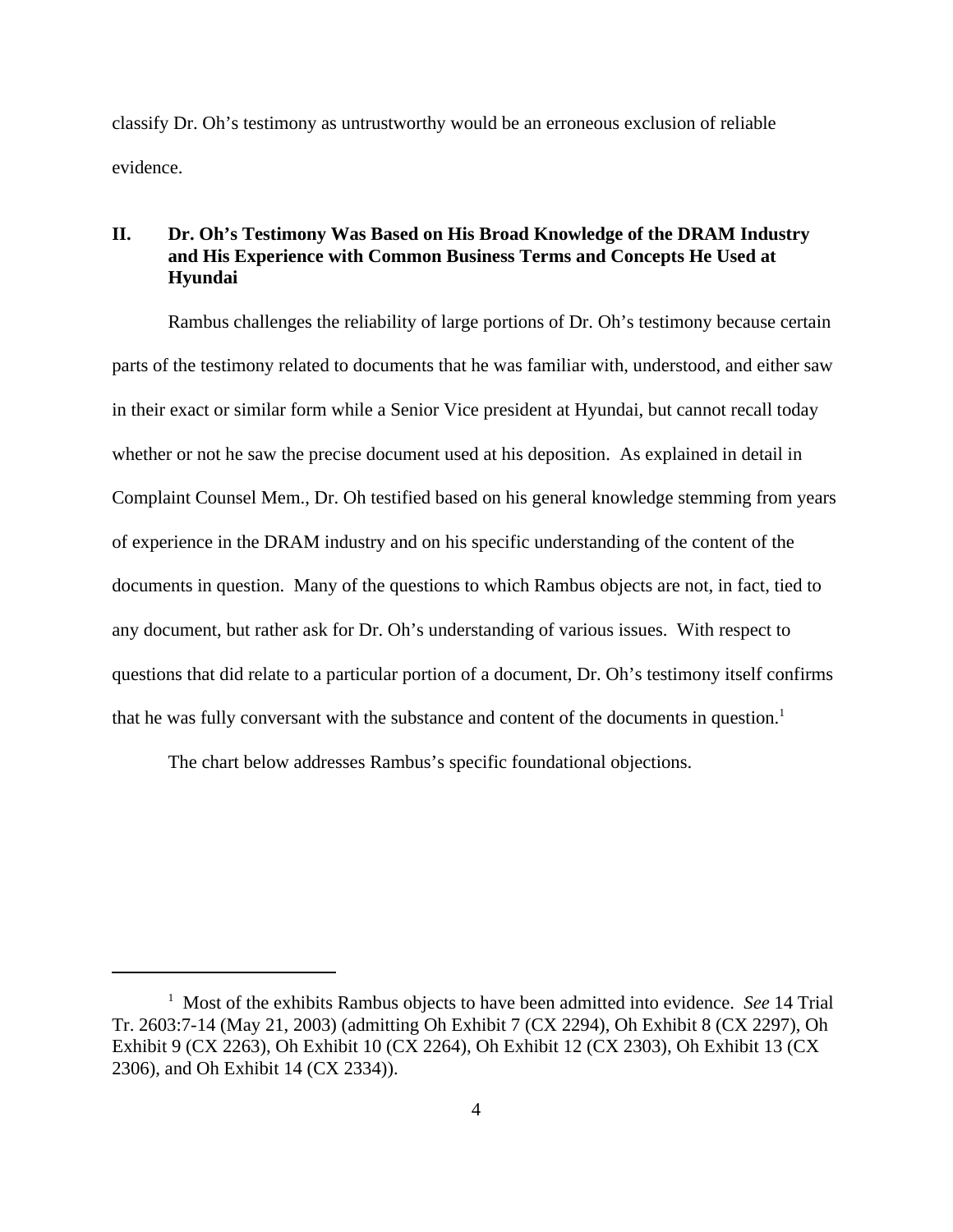| Page and<br>Line                                                                             | Respondent's<br>Objection                                                                                                                                                                                                      | <b>Complaint Counsel's Response</b>                                                                                                                                                                                                                                                                                                                                                                                                                                                                                                                                                                                                                                                                                                                                                                                                                                                                                                                                                                                                                                                                                                                                                                                                                                                                                                                                                                                                                                                                                                                                                                                                                                                                                                                                                                                                    |
|----------------------------------------------------------------------------------------------|--------------------------------------------------------------------------------------------------------------------------------------------------------------------------------------------------------------------------------|----------------------------------------------------------------------------------------------------------------------------------------------------------------------------------------------------------------------------------------------------------------------------------------------------------------------------------------------------------------------------------------------------------------------------------------------------------------------------------------------------------------------------------------------------------------------------------------------------------------------------------------------------------------------------------------------------------------------------------------------------------------------------------------------------------------------------------------------------------------------------------------------------------------------------------------------------------------------------------------------------------------------------------------------------------------------------------------------------------------------------------------------------------------------------------------------------------------------------------------------------------------------------------------------------------------------------------------------------------------------------------------------------------------------------------------------------------------------------------------------------------------------------------------------------------------------------------------------------------------------------------------------------------------------------------------------------------------------------------------------------------------------------------------------------------------------------------------|
| 39:13-21<br>41:9-43:15<br>45:4-46:4<br>47:11-48:20<br>51:4-52:5<br>53:10-54:13<br>55:2-56:14 | Dr. Oh's testimony<br>about the purpose<br>and meaning of<br>Exhibit 2 to his<br>deposition lacks<br>foundation because<br>he had not seen the<br>document prior to<br>preparing for his<br>deposition (328:4-<br>23). Exhibit | Exhibit 2 is a document entitled Hyundai Memory<br>Group 2H '95 Product Planning Meeting. Dr. Oh<br>testified that he had product planing meetings at<br>least once a quarter throughout the whole world<br>(40:21-41:8), and this document was prepared<br>before the relevant product planning meeting<br>$(39:13-21; 41:17-20).$<br>Contrary to the statement of Respondent, much of<br>the testimony to which Respondent objects was not<br>related to the purpose and meaning of Exhibit 2.<br>Dr. Oh's testimony focused, with respect to certain<br>operations relating to chip packaging set forth in<br>planning tables, on Hyundai's business practices<br>with respect to which equipment it purchased from<br>outside vendors and which equipment was<br>manufactured within Hyundai. (42:19-43:15; 45:4-<br>46:4). Dr. Oh testified, for example, with respect to<br>how long in advance Hyundai had to plan in order<br>to have the relevant packaging equipment<br>manufactured to its specifications (53:10-54:13;<br>55:2-56:14). Indeed, many of the questions on their<br>face make clear that the testimony elicited was<br>independent of the document (54:7-10 ("Okay. Let<br>me ask the question in this term, then: How far in<br>advance would Hyundai have to start planning for<br>the packaging equipment in order to have that ready<br>at the time the product was completed?"); 55:2-4<br>("Okay. And both the equipment and the leadframe<br>are being done in parallel with the completion of<br>the product?"); 55:14-18 ("Just to be certain that<br>the record is clear on this point, perhaps I could ask<br>you first to outline the main steps from the start of a<br>design until mass production of a synchronous<br>DRAM product, again looking just at the main<br>stages of development.). |

*Response to Rambus's Attachment B*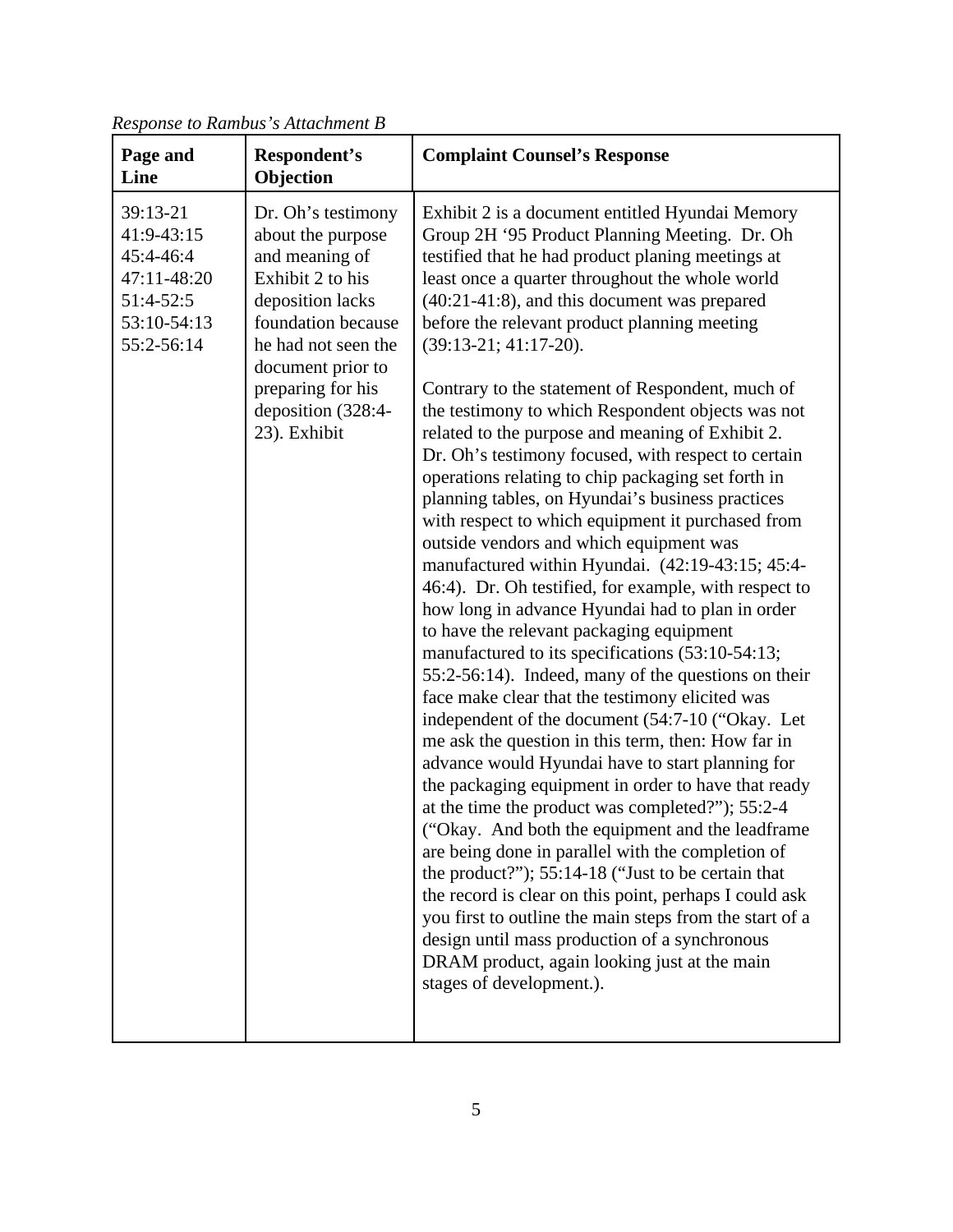| Page and<br>Line                                                                             | Respondent's<br>Objection                                                                                                                                                                                                                                                                                                          | <b>Complaint Counsel's Response</b>                                                                                                                                                                                                                                                                                                                                                                                                                                                                                                                                                                                                                                                                                                                                                                                                                                                                                                                                                                                                                              |
|----------------------------------------------------------------------------------------------|------------------------------------------------------------------------------------------------------------------------------------------------------------------------------------------------------------------------------------------------------------------------------------------------------------------------------------|------------------------------------------------------------------------------------------------------------------------------------------------------------------------------------------------------------------------------------------------------------------------------------------------------------------------------------------------------------------------------------------------------------------------------------------------------------------------------------------------------------------------------------------------------------------------------------------------------------------------------------------------------------------------------------------------------------------------------------------------------------------------------------------------------------------------------------------------------------------------------------------------------------------------------------------------------------------------------------------------------------------------------------------------------------------|
|                                                                                              |                                                                                                                                                                                                                                                                                                                                    | The sole questions that were tied to the specific<br>content of Exhibit 2 related to two tables outlining<br>the status of packaging for certain Hyundai<br>products. (47:11-48:20; 51:4-52:5). Dr. Oh had<br>more than adequate basis for testifying with respect<br>to these tables. Contrary to Respondent's<br>assertions, Dr. Oh did not testify that he had not<br>seen Exhibit 2 prior to preparing for his deposition,<br>but rather that he couldn't remember this particular<br>document from the many, many similar documents<br>he had reviewed during his tenure at Hyundai.<br>(328:9-19). The most important point is his<br>testimony, which Respondent doesn't mention, that<br>"all the context I'm very familiar with." Id.<br>And indeed, Dr. Oh testified with clear<br>understanding and knowledge, based on his many<br>years at Hyundai reviewing such planning<br>documents and leading the relevant planning<br>meetings, as to the anticipated schedule of<br>packaging work reflected in the document. (47:11-<br>48:20; 51:4-52:5). |
| 39:13-21<br>41:9-43:15<br>45:4-46:4<br>47:11-48:20<br>51:4-52:5<br>53:10-54:13<br>55:2-56:14 | [In regards to<br>Exhibit 2], Dr.<br>Oh's testimony<br>about certain<br>technology related<br>to the packaging of<br>DRAMs is<br>irrelevant given Dr.<br>Oh's later<br>testimony that this<br>packaging would<br>not necessarily<br>have to be changed<br>in order to make<br>changes to<br>interface circuitry<br>$(243:17-22)$ . | Dr. Oh's testimony regarding technology related to<br>packaging is relevant for two reasons. First, it<br>illustrates the importance of standardization. As<br>Dr. Oh explained, "packaging itself is another<br>round of development process, and even the<br>packaging details itself is determined at the JEDEC<br>meetings" (42:12-15). Second, it illustrates the<br>lock-in effect. Dr. Oh stated that a change in the<br>JEDEC standard for a leadframe design would<br>affect Hyundai's design and packaging (57:3-7).<br>His later testimony in no way contradicted this<br>statement, but simply clarified that if an internal<br>circuit change did not change pin locations, a<br>different leadframe would not be required. (243:8-<br>$22$ ).                                                                                                                                                                                                                                                                                                      |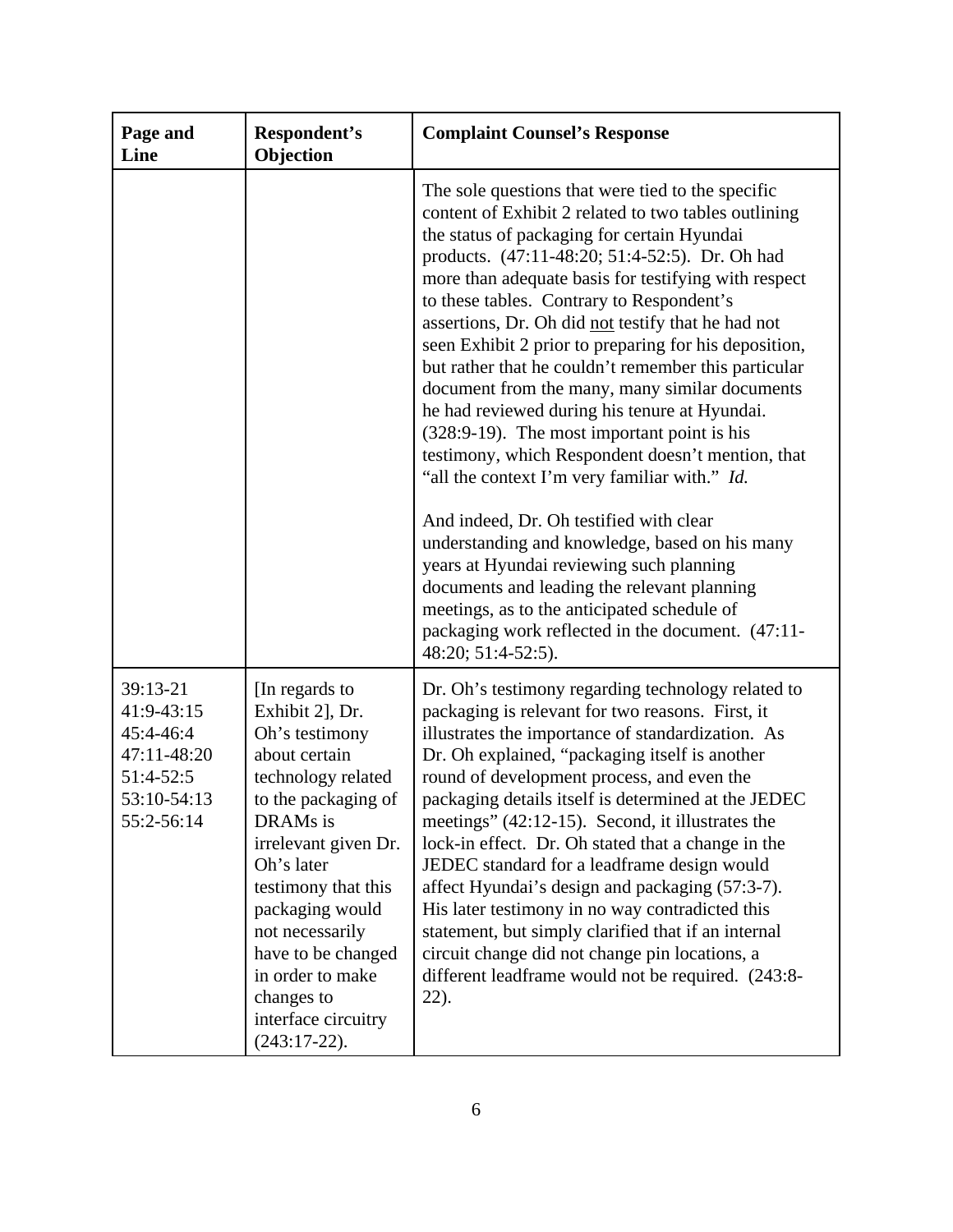| Page and<br>Line                                                                                                                                      | Respondent's<br>Objection                                                                                                                                                                                                        | <b>Complaint Counsel's Response</b>                                                                                                                                                                                                                                                                                                                                                                                                                                                                                                                                                                                                                                                                                                                                                                                                                                                                                                                                                                                                                                                                                                                                                                                                                                                                                                                                                                                                                                                                                                                                                                                                                                                                                                                                                                                                                                                                                                                                                          |
|-------------------------------------------------------------------------------------------------------------------------------------------------------|----------------------------------------------------------------------------------------------------------------------------------------------------------------------------------------------------------------------------------|----------------------------------------------------------------------------------------------------------------------------------------------------------------------------------------------------------------------------------------------------------------------------------------------------------------------------------------------------------------------------------------------------------------------------------------------------------------------------------------------------------------------------------------------------------------------------------------------------------------------------------------------------------------------------------------------------------------------------------------------------------------------------------------------------------------------------------------------------------------------------------------------------------------------------------------------------------------------------------------------------------------------------------------------------------------------------------------------------------------------------------------------------------------------------------------------------------------------------------------------------------------------------------------------------------------------------------------------------------------------------------------------------------------------------------------------------------------------------------------------------------------------------------------------------------------------------------------------------------------------------------------------------------------------------------------------------------------------------------------------------------------------------------------------------------------------------------------------------------------------------------------------------------------------------------------------------------------------------------------------|
| $125:3-5, 17-$<br>24<br>127:3-129:9<br>131:3-135:4<br>135:23-136:8<br>136:20-138:4<br>138:22-<br>139:16<br>140:2-141:22<br>142:5-143:4<br>144:7-147:2 | Dr. Oh's testimony<br>about the purpose<br>and meaning of<br>Exhibit 7 to his<br>deposition lacks<br>foundation because<br>he had not seen the<br>document prior to<br>preparing for his<br>deposition $(331:10-$<br>$332:18$ ). | Exhibit 7 (which has been admitted into evidence<br>without objection as CX 2294) is a DRAM memory<br>product road map prepared by the Hyundai Memory<br>Group in July of 1997. Dr. Oh was the Senior Vice<br>President responsible for supervising the group that<br>produced Exhibit 7. Dr. Oh testified that he was<br>very familiar with all of the content, and had<br>actually prepared much of the information in<br>Exhibit 7 with his people. (332:15-18.)<br>Contrary to the assertion of Respondent, much of<br>the testimony in question was not about the purpose<br>and meaning of Exhibit 7, but rather concerned Dr.<br>Oh's understanding of certain aspects of the<br>industry and Hyundai's business. See, e.g., 127:15-<br>16 ("Could I ask you to explain briefly what a<br>chipset is?"); 127:19-20 ("Can any chip set work<br>with a memory design, or does a chip set have to be<br>specific to a memory design?"); 128:15-16 ("Why<br>was Hyundai concerned about chip sets more than a<br>year before it finished its DDR SDRAM design?");<br>129:1-3 ("Why couldn't you simply wait until<br>you'd completed your design of the DDR SDRAM<br>and then go out to line up chip-set support?"); see<br>also 136:25-137:9 ("First of all, what do you<br>understand by the term 'open architecture'? A. It<br>means adopted by JEDEC. Q. Okay. A. So that<br>everybody can use. Q. Was open architecture<br>important to Hyundai? A. Very much so. Q.<br>Why? A. Because it means that it is adopted by<br>JEDEC, and thus it requires no royalty or no fees at<br>all."); 137:16-21 ("In July of 1997, did Hyundai<br>believe that DDR SDRAM would be free of<br>royalties, in other words, that no royalties would<br>apply to DDR SDRAM? [objection omitted] A. If<br>it were not, we will not get into this, developing this<br>DDR."); $140:10-13$ ("I see. Are you saying that the<br>price to the customer is a function of the cost? A.<br>Certainly, yes."). |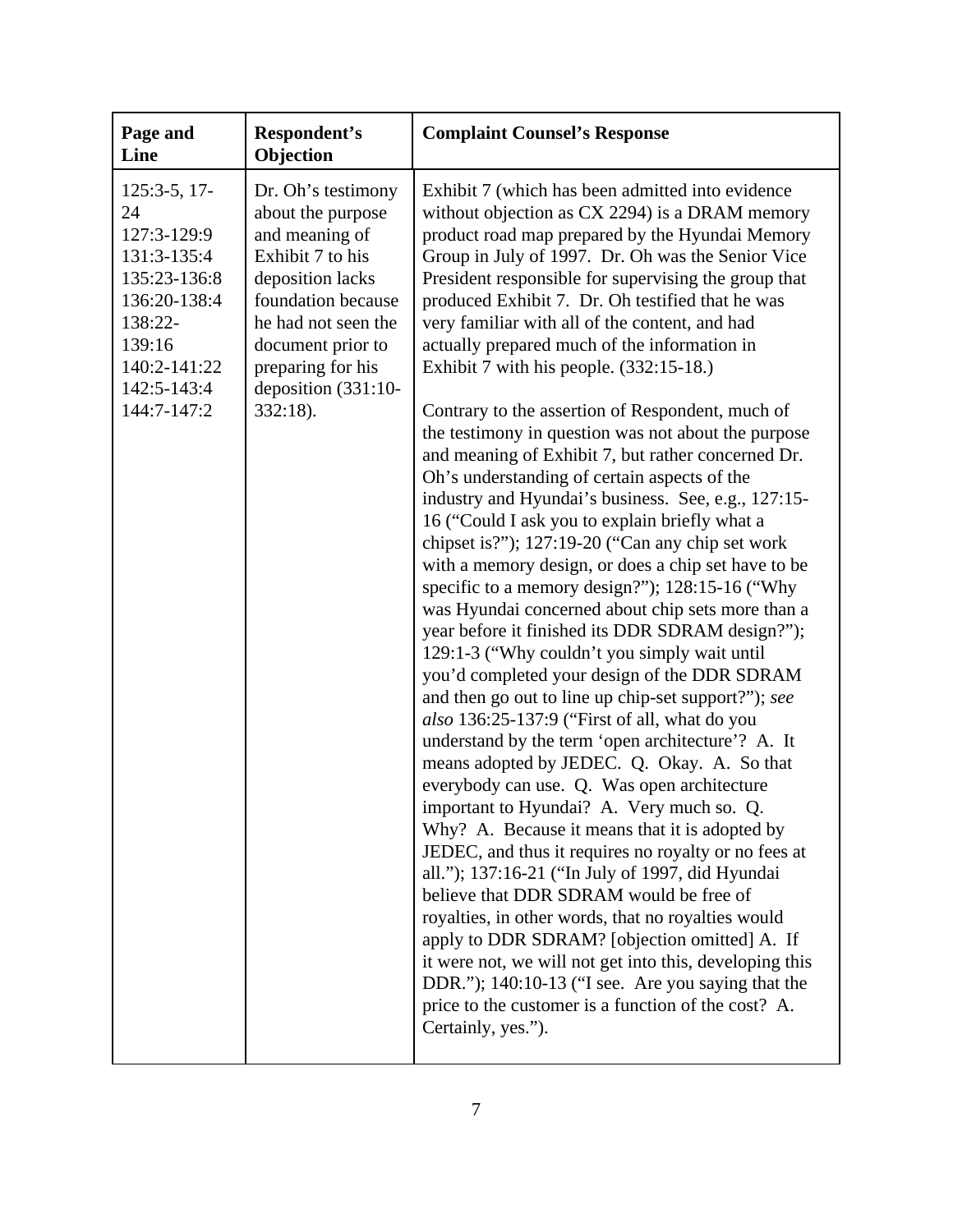| Page and<br>Line | Respondent's<br>Objection | <b>Complaint Counsel's Response</b>                                                                                                                                                                                                                                                                                                                                                                                                                                                                                                                                                                                                                                                                                                                                                                                                                                       |
|------------------|---------------------------|---------------------------------------------------------------------------------------------------------------------------------------------------------------------------------------------------------------------------------------------------------------------------------------------------------------------------------------------------------------------------------------------------------------------------------------------------------------------------------------------------------------------------------------------------------------------------------------------------------------------------------------------------------------------------------------------------------------------------------------------------------------------------------------------------------------------------------------------------------------------------|
|                  |                           | Even with respect to the portions of his testimony<br>that related to Exhibit 7, Dr. Oh's position as<br>supervisor of the individuals who actually prepared<br>the document and his familiarity with its contents<br>provide more than adequate foundation for him to<br>testify reliably about the document pursuant to Rule<br>$3.43(b)(1)$ . Again, Dr. Oh did not testify that he<br>hadn't seen Exhibit 7 before, only that he could not<br>remember this particular product roadmap from<br>among the various similar documents that he had<br>seen and, indeed, helped to create. As Dr. Oh<br>testified, "I don't remember seeing this particular<br>document [Exhibit 7], but all the context here, I'm<br>very familiar with. I actually prepared those things<br>with my people, and this just the derivatives of<br>those documents" $(332:15-18)$ .         |
|                  |                           | Dr. Oh's testimony confirms that his understanding<br>of Hyundai's business operations, its various<br>product planning documents and this product<br>roadmap provided a solid basis for reliable<br>testimony. Dr. Oh understood clearly the source of<br>the information used to compile Exhibit 7.<br>(131:16-132:10). He also explained how Hyundai<br>summarized the information provided by its<br>customers in Exhibit 7. (132:11-18; 133:2-25). He<br>also explained certain terms commonly used by<br>Hyundai, including ES (engineering samples), CS<br>(commercial sample) and MP (mass production.<br>(142:5-144:6). Such testimony was all completely<br>within the scope of Dr. Oh's personal knowledge<br>and experience based on both his position and<br>responsibilities at Hyundai and his familiarity with<br>this and similar documents at the time. |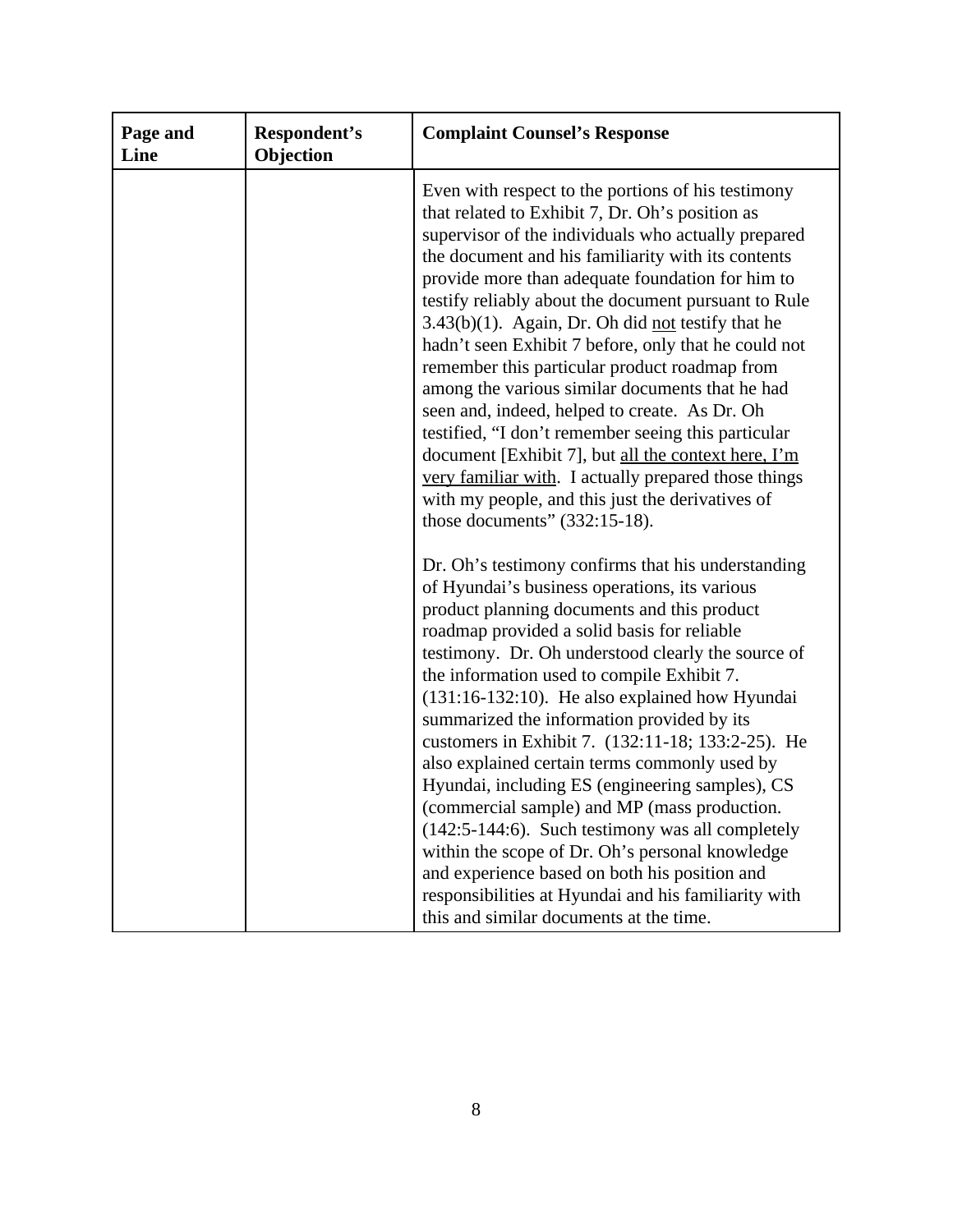| Page and<br>Line                                                                              | Respondent's<br>Objection                                                                                                                                                                                              | <b>Complaint Counsel's Response</b>                                                                                                                                                                                                                                                                                                                                                                                                                                                                                                                                                                                                                                                                                                                                                                                                                                                                                                                                                                                                                                                                                                                                                                                                                                                                                                                                                                                                                                                                                                                                                                                                                                          |
|-----------------------------------------------------------------------------------------------|------------------------------------------------------------------------------------------------------------------------------------------------------------------------------------------------------------------------|------------------------------------------------------------------------------------------------------------------------------------------------------------------------------------------------------------------------------------------------------------------------------------------------------------------------------------------------------------------------------------------------------------------------------------------------------------------------------------------------------------------------------------------------------------------------------------------------------------------------------------------------------------------------------------------------------------------------------------------------------------------------------------------------------------------------------------------------------------------------------------------------------------------------------------------------------------------------------------------------------------------------------------------------------------------------------------------------------------------------------------------------------------------------------------------------------------------------------------------------------------------------------------------------------------------------------------------------------------------------------------------------------------------------------------------------------------------------------------------------------------------------------------------------------------------------------------------------------------------------------------------------------------------------------|
| 148:25-149:1<br>149:19-<br>152:24<br>154:10-155:5<br>$157:11-$<br>159:13<br>159:23-<br>160:25 | Dr. Oh's testimony<br>about the purpose<br>and meaning of<br>Exhibit 8 to his<br>deposition lacks<br>foundation because<br>he had not seen the<br>document prior to<br>preparing for his<br>deposition (333:4-<br>16). | Exhibit 8 (which has been admitted into evidence<br>without objection as CX 2287) was a document<br>created by Hyundai for the IBM/Supplier Forum in<br>1997, a meeting set up by IBM and memory<br>suppliers to discuss IBM's future memory needs.<br>$(149:19-150:21)$ . The document was a collection of<br>materials from pre-existing files with which he was<br>very familiar. (358:10-21). Dr. Oh knew and was<br>responsible for the individuals who prepared<br>Exhibit 8. (358:22-359:6). Dr. Oh confirmed that<br>he was familiar with the substance and content of<br>Exhibit 8. (359:7-9).<br>Again, Respondent's broad, undefined objection<br>sweeps in many questions concerning Dr. Oh's<br>general knowledge and understanding unrelated to<br>the content of Exhibit 8. See, e.g., 150:2-3 ("Could<br>you please explain, what is the IBM Supplier<br>Forum '97 DDR?"); 150:25-151:2 ("Okay. Do you<br>have any understanding of why IBM was having a<br>supplier forum on DDR in 1997 when JEDEC still<br>had not yet completed the standard for DDR<br>SDRAM?"); 151:20-22 ("When you say it's<br>imperative for them to join a JEDEC meeting, are<br>you referring to $-$ A. For the whole community.");<br>157:25-158:1 ("First of all, what other next-<br>generation DRAMs were there, if any?"); 158:5-8<br>("Was cost-effectiveness an important<br>consideration for Hyundai? Why?"); 160:4-10<br>("Was JEDEC standardization an important factor<br>to Hyundai? Why?"). There clearly can be no<br>issue of reliability or foundation with respect to Dr.<br>Oh's testimony, based on his own understanding, in<br>response to these questions. |
|                                                                                               |                                                                                                                                                                                                                        |                                                                                                                                                                                                                                                                                                                                                                                                                                                                                                                                                                                                                                                                                                                                                                                                                                                                                                                                                                                                                                                                                                                                                                                                                                                                                                                                                                                                                                                                                                                                                                                                                                                                              |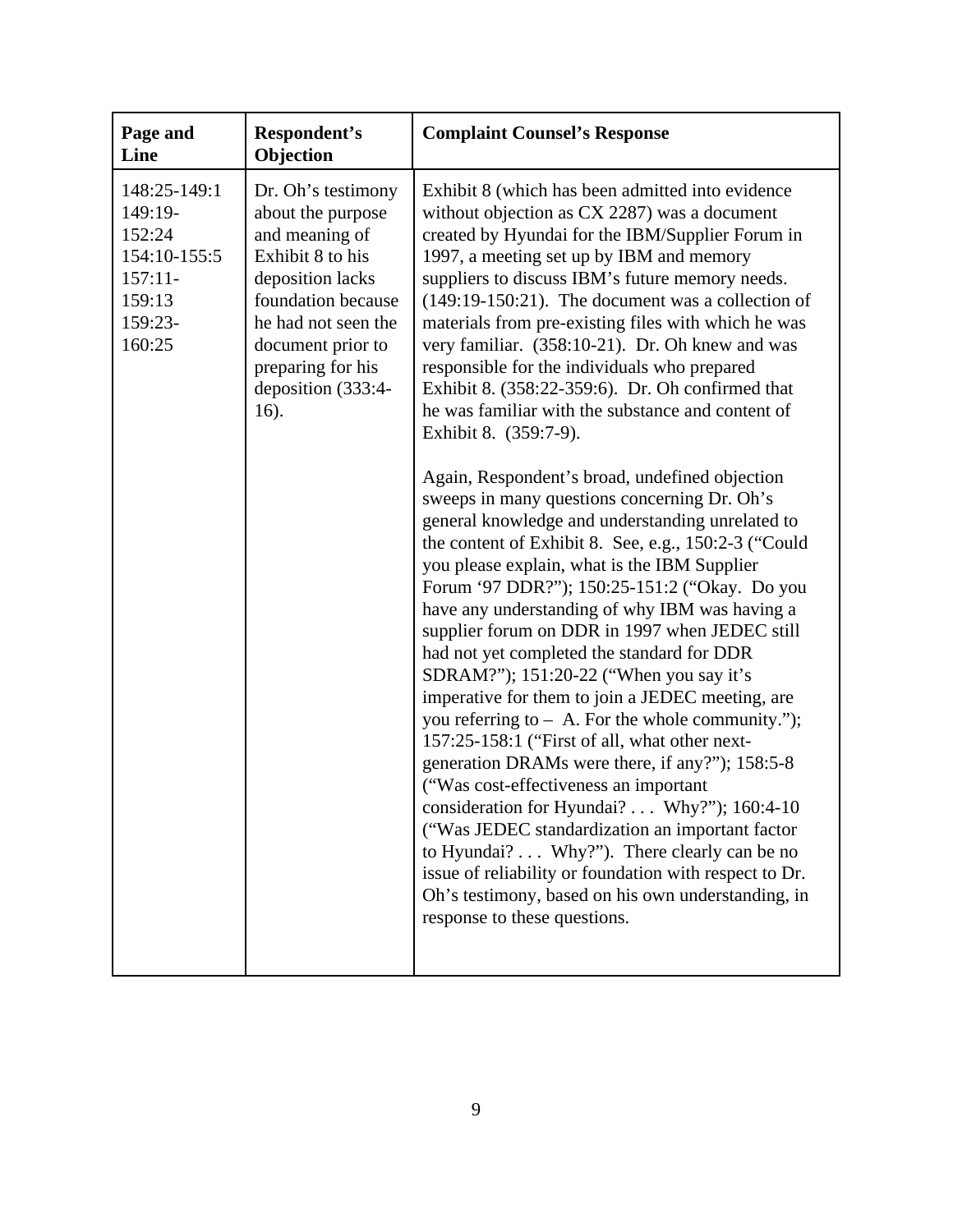| Page and<br>Line | Respondent's<br>Objection | <b>Complaint Counsel's Response</b>                                                                                                                                                                                                                                                                                                                                                                                                                                                                                                                                                                                      |
|------------------|---------------------------|--------------------------------------------------------------------------------------------------------------------------------------------------------------------------------------------------------------------------------------------------------------------------------------------------------------------------------------------------------------------------------------------------------------------------------------------------------------------------------------------------------------------------------------------------------------------------------------------------------------------------|
|                  |                           | Much of the remaining testimony was based on Dr.<br>Oh's individual personal experience and<br>understanding, and referred to Exhibit 8 only in<br>passing. See 154:10-18 ("What, if any, is the<br>relationship between the DDR SDRAM that's being<br>discussed in $-$ is it Exhibit 8? – and the work<br>that was going on at JEDEC at the time? $\dots$ ").<br>(358:10-21). Moreover, Dr. Oh's testimony<br>revealed his extensive knowledge about the<br>concepts discussed in Exhibit 8 (148:25-160:25).<br>With respect to questions relating specifically to<br>Exhibit 8, Dr. Oh's answers confirm that he had a |
|                  |                           | very complete and clear understanding of the<br>substance of and concepts reflected in the<br>document. See, e.g., $158:25-159:22$ (explaining<br>why minimal cost adders was important for high<br>volume commodity parts); 160:14-25 (explaining<br>the importance of having chipset support from<br>companies in addition to Intel).                                                                                                                                                                                                                                                                                  |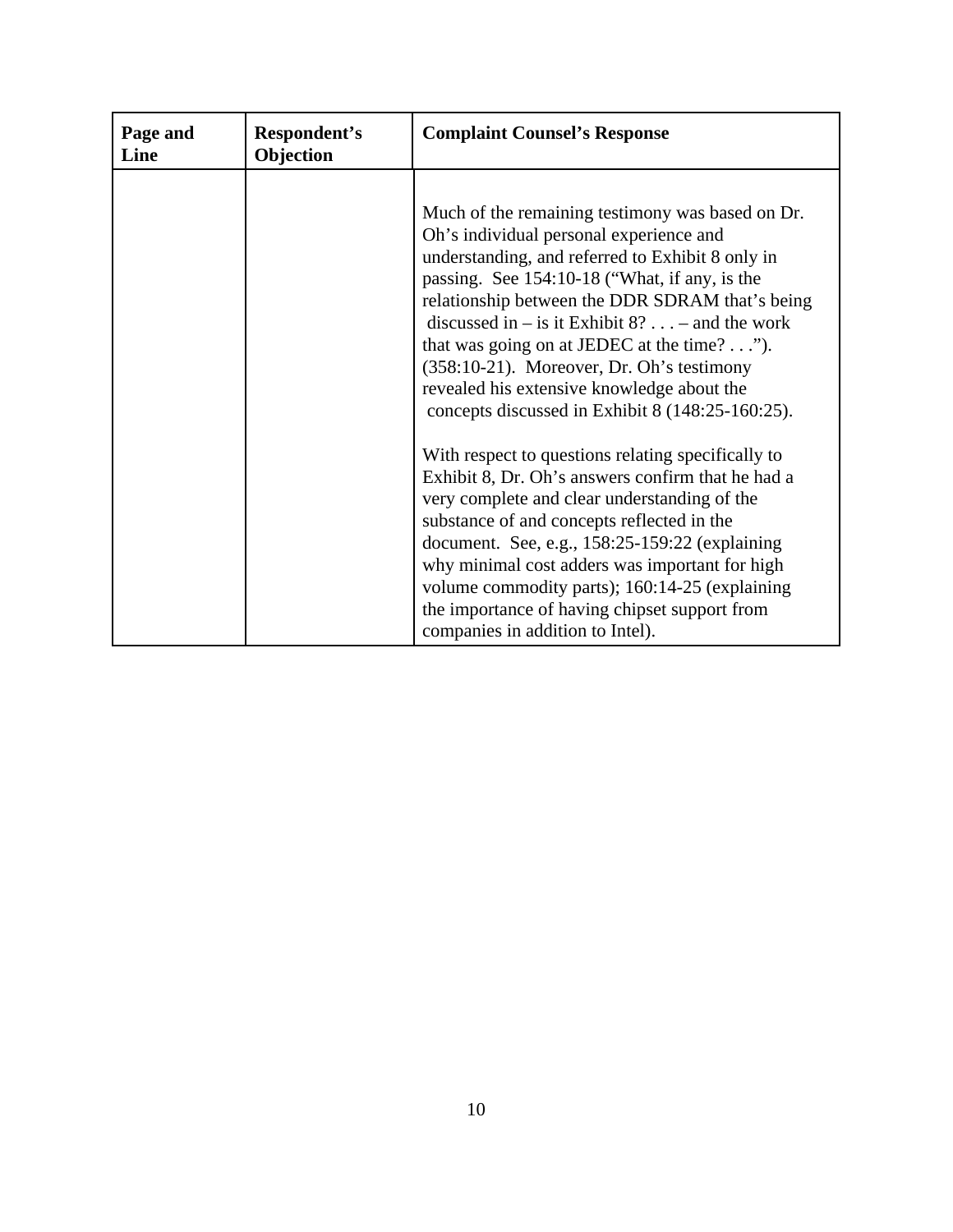| Page and<br>Line                                   | Respondent's<br>Objection                                                                                                                                                                                               | <b>Complaint Counsel's Response</b>                                                                                                                                                                                                                                                                                                                                                                                                                                                                                                                                                                                                                                                                                                                                                                                                                                                                                                                                                                                                                                                                                                                                                                                                                                                                                                                                                                                                                                                                                                                                                                                                                                                                                                                                                                                                                                |
|----------------------------------------------------|-------------------------------------------------------------------------------------------------------------------------------------------------------------------------------------------------------------------------|--------------------------------------------------------------------------------------------------------------------------------------------------------------------------------------------------------------------------------------------------------------------------------------------------------------------------------------------------------------------------------------------------------------------------------------------------------------------------------------------------------------------------------------------------------------------------------------------------------------------------------------------------------------------------------------------------------------------------------------------------------------------------------------------------------------------------------------------------------------------------------------------------------------------------------------------------------------------------------------------------------------------------------------------------------------------------------------------------------------------------------------------------------------------------------------------------------------------------------------------------------------------------------------------------------------------------------------------------------------------------------------------------------------------------------------------------------------------------------------------------------------------------------------------------------------------------------------------------------------------------------------------------------------------------------------------------------------------------------------------------------------------------------------------------------------------------------------------------------------------|
| $161:1-4$<br>161:17-22<br>163:7-18<br>165:11-167:7 | Dr. Oh's testimony<br>about the purpose<br>and meaning of<br>Exhibit 9 to his<br>deposition lacks<br>foundation because<br>he had not seen the<br>document prior to<br>preparing for his<br>deposition (333:17-<br>24). | Exhibit 9 (which has been admitted into evidence<br>without objection as CX 2263) is a report prepared<br>by Hyundai marketing personnel following<br>meetings with IBM and Hewlett Packard. Again,<br>Dr. Oh testified that it was hard to remember seeing<br>individual reports from several years ago, but he<br>remembered the contents of Exhibit 9. (359:21-<br>$360:4$ ).<br>As with Exhibits 2, 7 and 8, many of the questions<br>objected to were not, in fact, tied to the specific<br>content of the document, but rather called for<br>testimony based on Dr. Oh's general knowledge of<br>Hyundai's business. See, e.g., 163:7-9 ("Now, does<br>this reflect that Hyundai representatives were<br>meeting with IBM and with Hewlett-Packard?");<br>163:11-12 ("What – what would the purpose of<br>such meetings have been?"); 165:17-18 ("Why was<br>Hyundai meeting with Hewlett-Packard in 1997 to<br>talk about Hewlett-Packard's plans for 1999?");<br>166:2-4 ("Was Hewlett-Packard unique, or was it<br>typical for customers to take $-$ or to need two years<br>$to -to$ plan for incorporation of memory into their<br>products?"); 166:18-20 ("Okay. Do you have any<br>understanding as to why Hewlett-Packard needed<br>DDR engineering samples in June of 1998?");<br>166:24-167:2 ("I see. So in other words, Hewlett-<br>Packard would have been working on the design of<br>its workstation before June of 1998?"). Dr. Oh's<br>testimony in response to these questions was<br>entirely unrelated to the content of Exhibit 9.<br>The questions based on the content of Exhibit 9<br>itself were limited to identifying the document<br>$(161:17-22)$ and confirming that the term ES meant<br>engineering sample, as in other Hyundai documents<br>(166:7-17). Dr. Oh clearly had ample knowledge to<br>testify on these subjects. |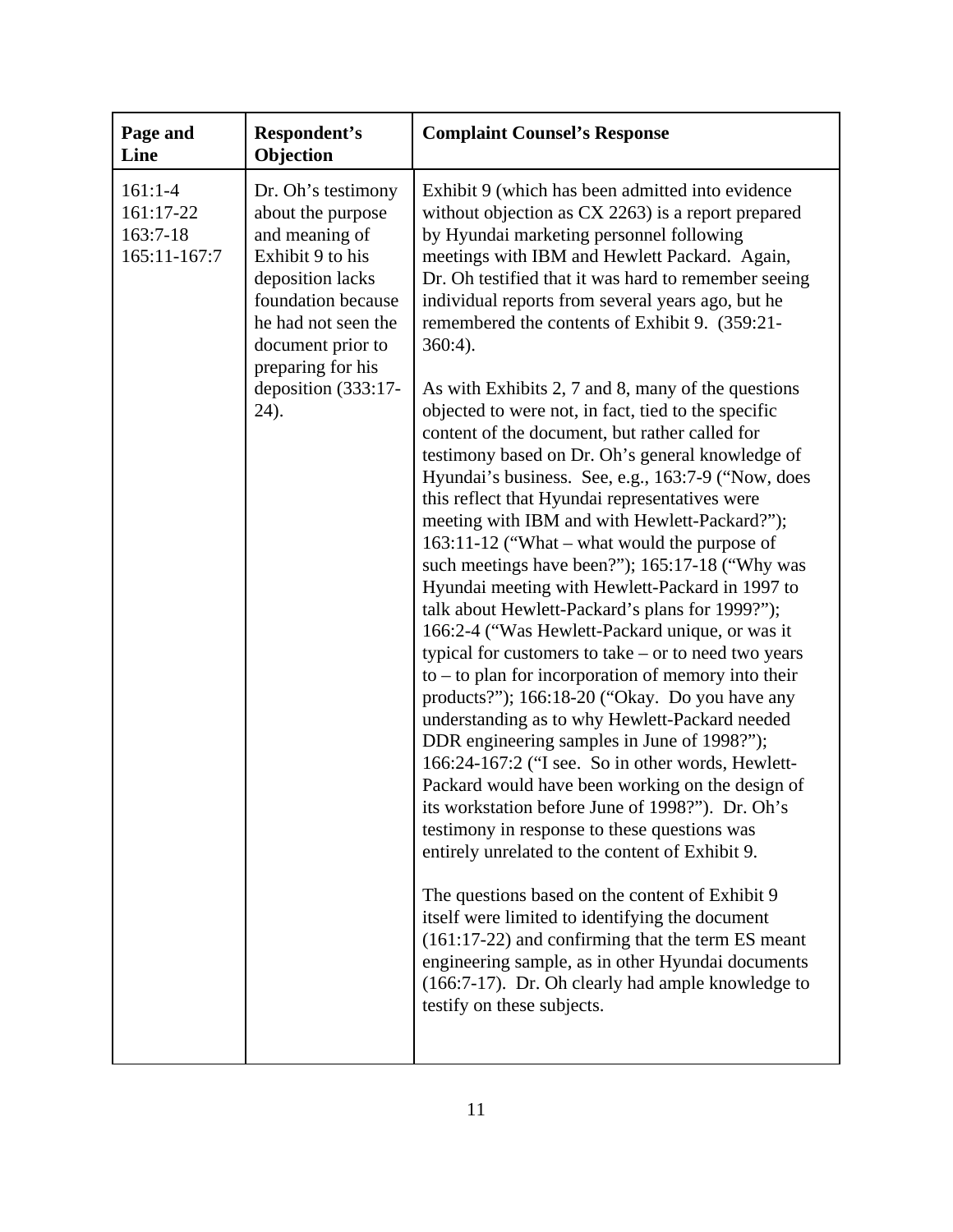| Page and<br>Line                                                     | Respondent's<br>Objection                                                                                                                                                                                                      | <b>Complaint Counsel's Response</b>                                                                                                                                                                                                                                                                                                                                                                                                                                                                                                                                                                                                                                                                                                                                                                                                                                                                                                                                                                                                                                                                                                                                                  |
|----------------------------------------------------------------------|--------------------------------------------------------------------------------------------------------------------------------------------------------------------------------------------------------------------------------|--------------------------------------------------------------------------------------------------------------------------------------------------------------------------------------------------------------------------------------------------------------------------------------------------------------------------------------------------------------------------------------------------------------------------------------------------------------------------------------------------------------------------------------------------------------------------------------------------------------------------------------------------------------------------------------------------------------------------------------------------------------------------------------------------------------------------------------------------------------------------------------------------------------------------------------------------------------------------------------------------------------------------------------------------------------------------------------------------------------------------------------------------------------------------------------|
| 170:5-17<br>$172:15-$<br>173:23<br>174:3-176:25<br>177:20-<br>178:13 | Dr. Oh's testimony<br>about the purpose<br>and meaning of<br>Exhibit 10 to his<br>deposition lacks<br>foundation because<br>he had not seen the<br>document prior to<br>preparing for his<br>deposition (333:25-<br>$334:3$ ). | Exhibit 10 (which has been entered into evidence<br>without objection as CX 2264) is a summary of a<br>meeting between IBM technology and quality<br>personnel and Hyundai marketing staff. Dr. Oh<br>again testified that he could not recall seeing this<br>individual document, but that he was "fully aware"<br>with its contents of Exhibit 10. (334:4-7). When<br>asked by Respondent, "Are you aware that IBM<br>held the views expressed in this document prior to<br>your preparation [with counsel for the<br>deposition]?", Dr. Oh responded, "Sure. I<br>personally visited them and discussed this kind of -<br>the directions." $(334:12-16)$ .<br>Again, a number of questions objected to by<br>Respondent were independent of Exhibit 10. See,<br>e.g., 173:18-21 ("Did customers generally prefer a<br>logical migration from one generation to the next?.<br>Why?"); $175:16-17$ ("Why was the cost of<br>building Direct Rambus more [than the cost for<br>building DDR]?"); 176:5-6 ("When you refer to<br>boards, is that part of the test equipment?"); 176:9-<br>11 ("I see. So would that apply both to the test<br>equipment and to the burn-in boards?"). |
|                                                                      |                                                                                                                                                                                                                                | With respect to questions relating to Exhibit 10, Dr.<br>Oh had ample foundation to respond based on his<br>understanding while a Hyundai Senior Vice<br>president of the contents of the document, his<br>experience and responsibilities with Hyundai's<br>semiconductor business, and his visits and<br>communications with IBM representatives<br>concerning the topics discussed in Exhibit 10.<br>Thus, for example, he was able to explain that a<br>reference in the document to the "cost issue" of<br>Direct Rambus being "poor" indicated that the<br>projected cost of building Direct Rambus would be                                                                                                                                                                                                                                                                                                                                                                                                                                                                                                                                                                   |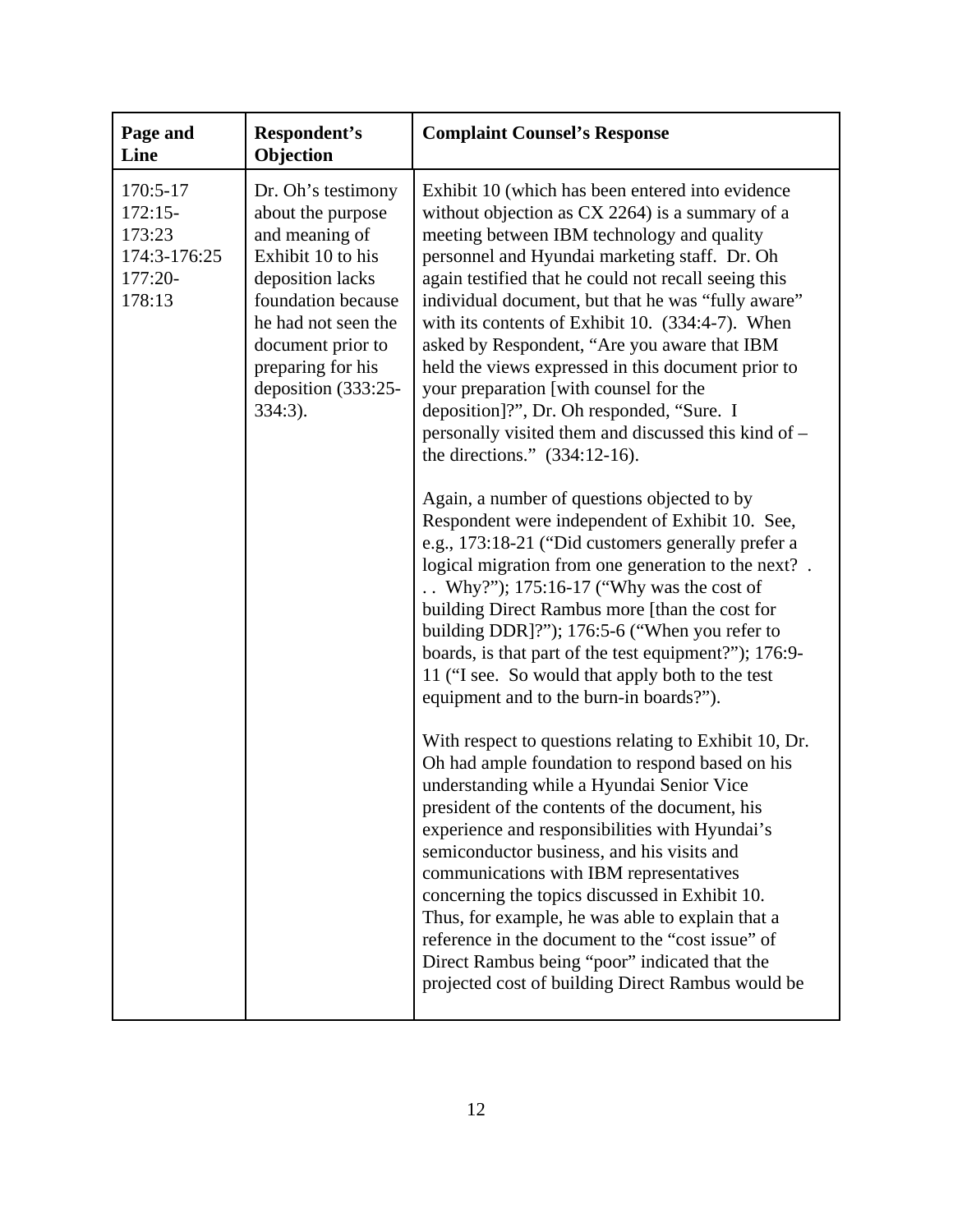| Page and<br>Line | Respondent's<br>Objection | <b>Complaint Counsel's Response</b>                                                                                                                                                                                                                                                                                                                                                                                                                                                                                                                                                                                                                                                                             |
|------------------|---------------------------|-----------------------------------------------------------------------------------------------------------------------------------------------------------------------------------------------------------------------------------------------------------------------------------------------------------------------------------------------------------------------------------------------------------------------------------------------------------------------------------------------------------------------------------------------------------------------------------------------------------------------------------------------------------------------------------------------------------------|
|                  |                           | higher than SDRAM, whereas the reference to "ok"<br>in connection to DDR indicated that the projected<br>cost of building DDR SDRAM would be<br>comparable to SDRAM. (174:17-175:15).<br>Likewise, under the topic of "open standard spec.,"<br>a reference to "poor" in connection with Direct<br>Rambus indicated that Direct Rambus was not<br>adopted at JEDEC, whereas a reference to "good"<br>in connection with DDR indicated that DDR would<br>be adopted at JEDEC. $(177:20-178:13)$ . Dr. Oh's<br>knowledge of Hyundai's business, awareness of the<br>content of Exhibit 10 and visits and<br>communications with IBM representatives provided<br>more than adequate foundation for this testimony. |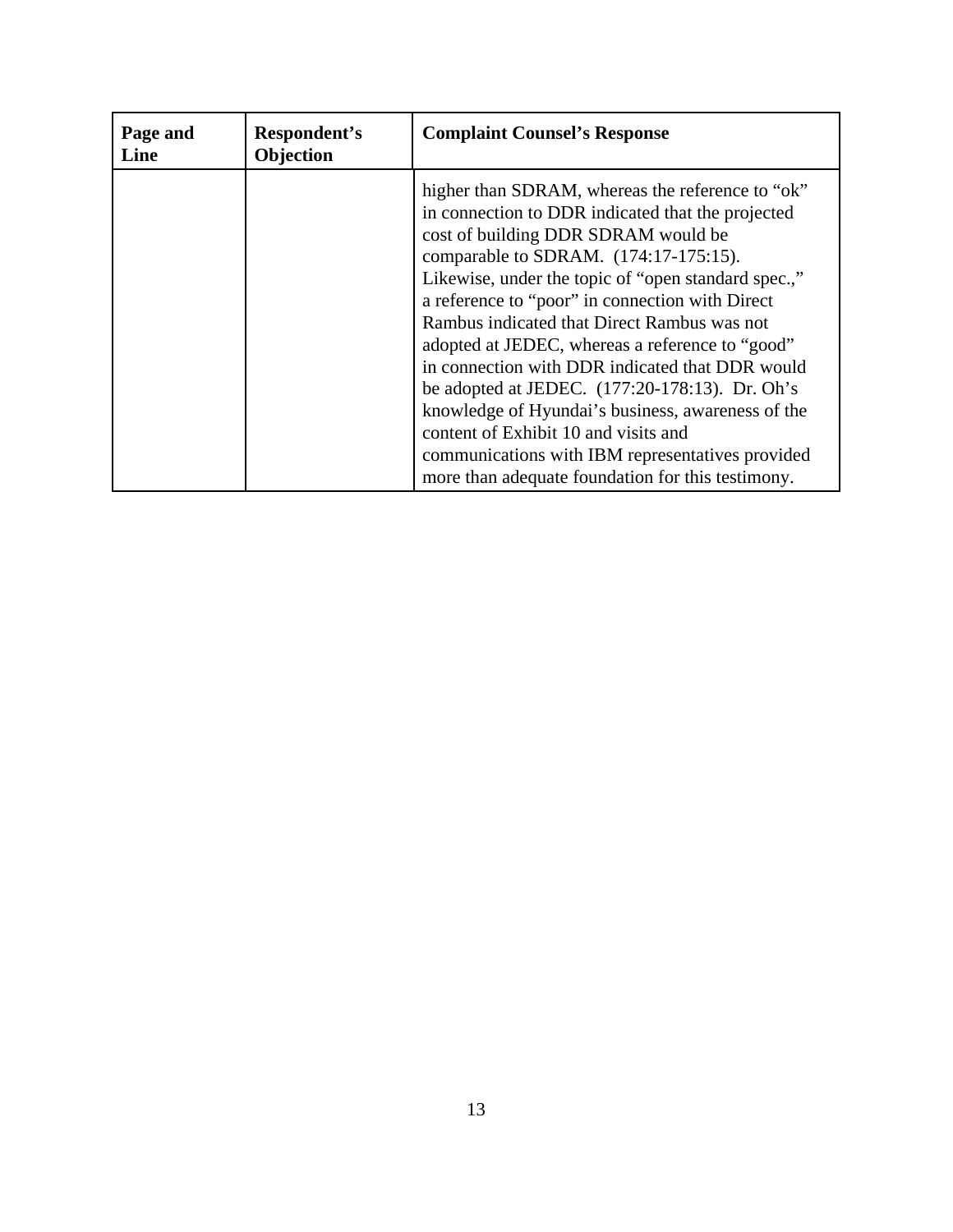| Page and<br>Line               | Respondent's<br>Objection                                                                                                                                                                                               | <b>Complaint Counsel's Response</b>                                                                                                                                                                                                                                                                                                                                                                                                                                                                                                                                                                                                                                                                                                                                                                                                                                                                                                                                                                                      |
|--------------------------------|-------------------------------------------------------------------------------------------------------------------------------------------------------------------------------------------------------------------------|--------------------------------------------------------------------------------------------------------------------------------------------------------------------------------------------------------------------------------------------------------------------------------------------------------------------------------------------------------------------------------------------------------------------------------------------------------------------------------------------------------------------------------------------------------------------------------------------------------------------------------------------------------------------------------------------------------------------------------------------------------------------------------------------------------------------------------------------------------------------------------------------------------------------------------------------------------------------------------------------------------------------------|
| 183:21-24<br>184:13-<br>190:12 | Dr. Oh's testimony<br>about the purpose<br>and meaning of<br>Exhibit 12 to his<br>deposition lacks<br>foundation because<br>he had not seen the<br>document prior to<br>preparing for his<br>deposition (335:2-<br>19). | Exhibit 12 (which has been admitted into evidence<br>without objection as CX 2303) consists of the<br>materials prepared by Hyundai for a quarterly<br>meeting with Dell Computer in early 1998.<br>(184:13-23). Again, as with the other Exhibits, Dr.<br>Oh did not testify that he had not seen the prior to<br>preparing for his deposition. Rather, he testified<br>that they had generated many similar tables, and it<br>was not fair to ask whether he remembered this<br>particular one. (335:12-15). Respondent accurately<br>and fairly summarized the situation in the question,<br>"So you might have seen these tables, but you can't<br>say for sure whether you saw these or similar tables,<br>correct?", to which Dr. Oh readily responded,<br>"Yeah." (335:16-19). Dr. Oh testified that he was<br>familiar with the contents of Exhibit 12. (361:25-<br>362:2). As Dr. Oh explained, "I'm familiar with<br>those I often visit my customers with my<br>marketing people and present this" (362:5-8). |
|                                |                                                                                                                                                                                                                         | Unlike the situation with respect to Exhibits $2, 7, 8$ ,<br>9 and 10 discussed above, almost all of the<br>questions objected to were in fact related to the<br>contents of Exhibit 12. For the reasons stated<br>above, however, Dr. Oh had ample basis to testify<br>with respect to the substance of Exhibit 12, and his<br>testimony in fact reflects his knowledge and<br>understanding of the content of the document. See,<br>e.g., 185:8-21 (explaining in general terms a table<br>summarizing Hyundai's strategy for development of<br>DDR SDRAM products targeted to workstations,<br>servers and main PC memory and the status of<br>product development); 185:22-187:17 (explaining<br>specific lines of the table); 187:18-190:12<br>(explaining the listing of chipset makers for servers,<br>workstations, PC maini memory and graphics<br>boards).                                                                                                                                                     |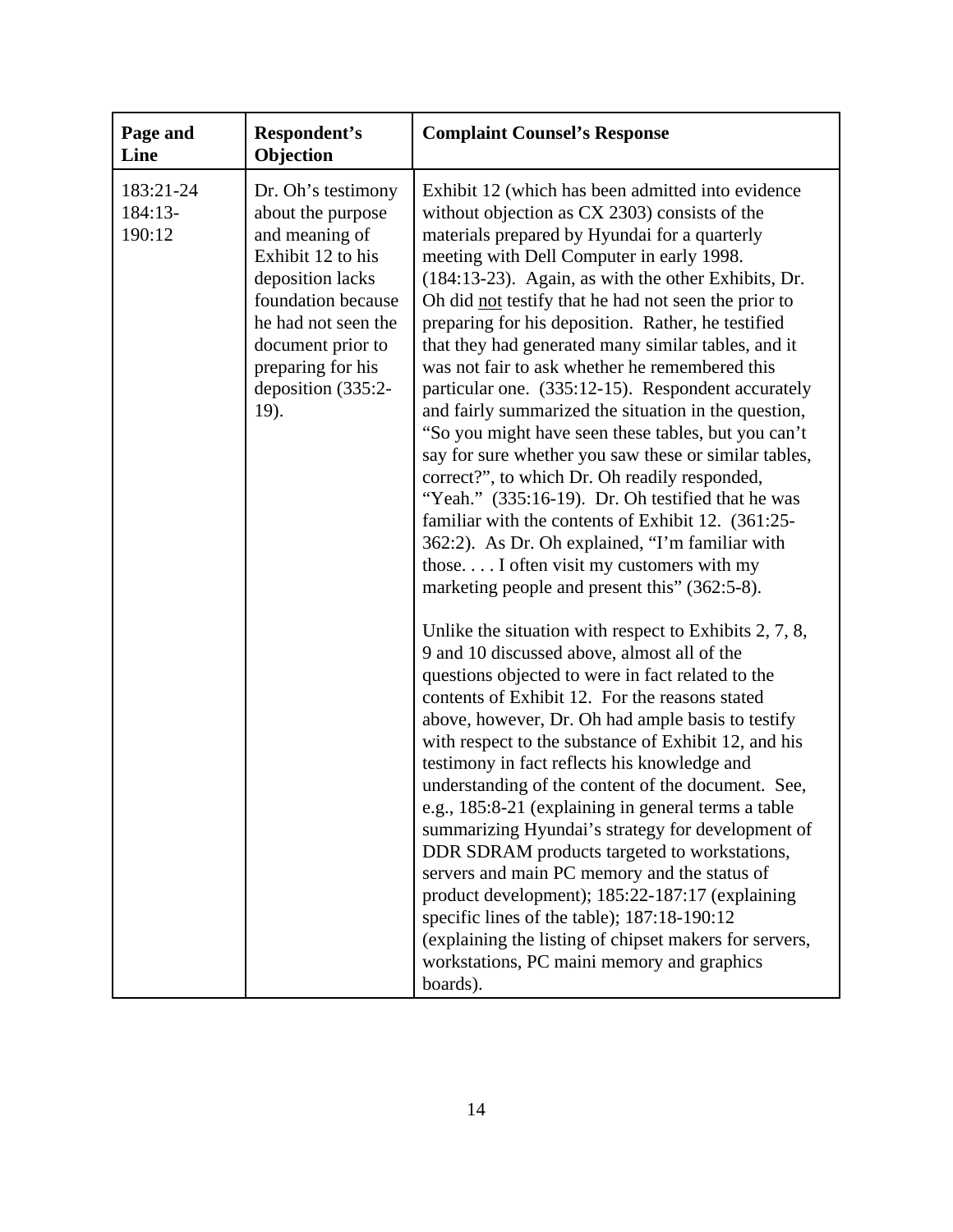| Page and<br>Line          | Respondent's<br>Objection                                                                                                                                                                                                      | <b>Complaint Counsel's Response</b>                                                                                                                                                                                                                                                                                                                                                                                                                                                                                                                                                                                                                                                                                                                                                                                                                                                                                                                                                                                                                                                                                                                                                                                  |
|---------------------------|--------------------------------------------------------------------------------------------------------------------------------------------------------------------------------------------------------------------------------|----------------------------------------------------------------------------------------------------------------------------------------------------------------------------------------------------------------------------------------------------------------------------------------------------------------------------------------------------------------------------------------------------------------------------------------------------------------------------------------------------------------------------------------------------------------------------------------------------------------------------------------------------------------------------------------------------------------------------------------------------------------------------------------------------------------------------------------------------------------------------------------------------------------------------------------------------------------------------------------------------------------------------------------------------------------------------------------------------------------------------------------------------------------------------------------------------------------------|
| 198:20-23<br>203:21-205:1 | Dr. Oh's testimony<br>about the purpose<br>and meaning of<br>Exhibit 13 to his<br>deposition lacks<br>foundation because<br>he had not seen the<br>document prior to<br>preparing for his<br>deposition (248:18-<br>$250:4$ ). | Exhibit 13 (which has been admitted into evidence<br>without objection as CX 2306) is a letter from the<br>Hyundai customer service and marketing engineer<br>located at the IBM facility in New York to Hyundai<br>marketing personnel with respect to DDR SDRAM<br>programs. Again, Dr. Oh testified that he was<br>aware of and familiar with the general contents of<br>the document. (249:3-7; 249:15-18).<br>The only questions to which Respondent objected<br>asked Dr. Oh to confirm the meaning of the terms<br>ES (engineering sample) and CS (commercial<br>sample), terms which Dr. Oh had already defined in<br>connection with two other documents, and to<br>explain the term, "design tape-out." (203:21-<br>204:9). Based on his many years of experience in<br>the industry and with Hyundai as well as his<br>familiarity with the contents of the document, Dr.<br>Oh explained that design tape-out refers to the point<br>in time when the circuit design is completed and the<br>data is recorded on a tape and sent to mask-making<br>companies to manufacture masks. (204:10-205:1).<br>Dr. Oh's authoritative answer confirms that he had<br>ample foundation to respond to the question. |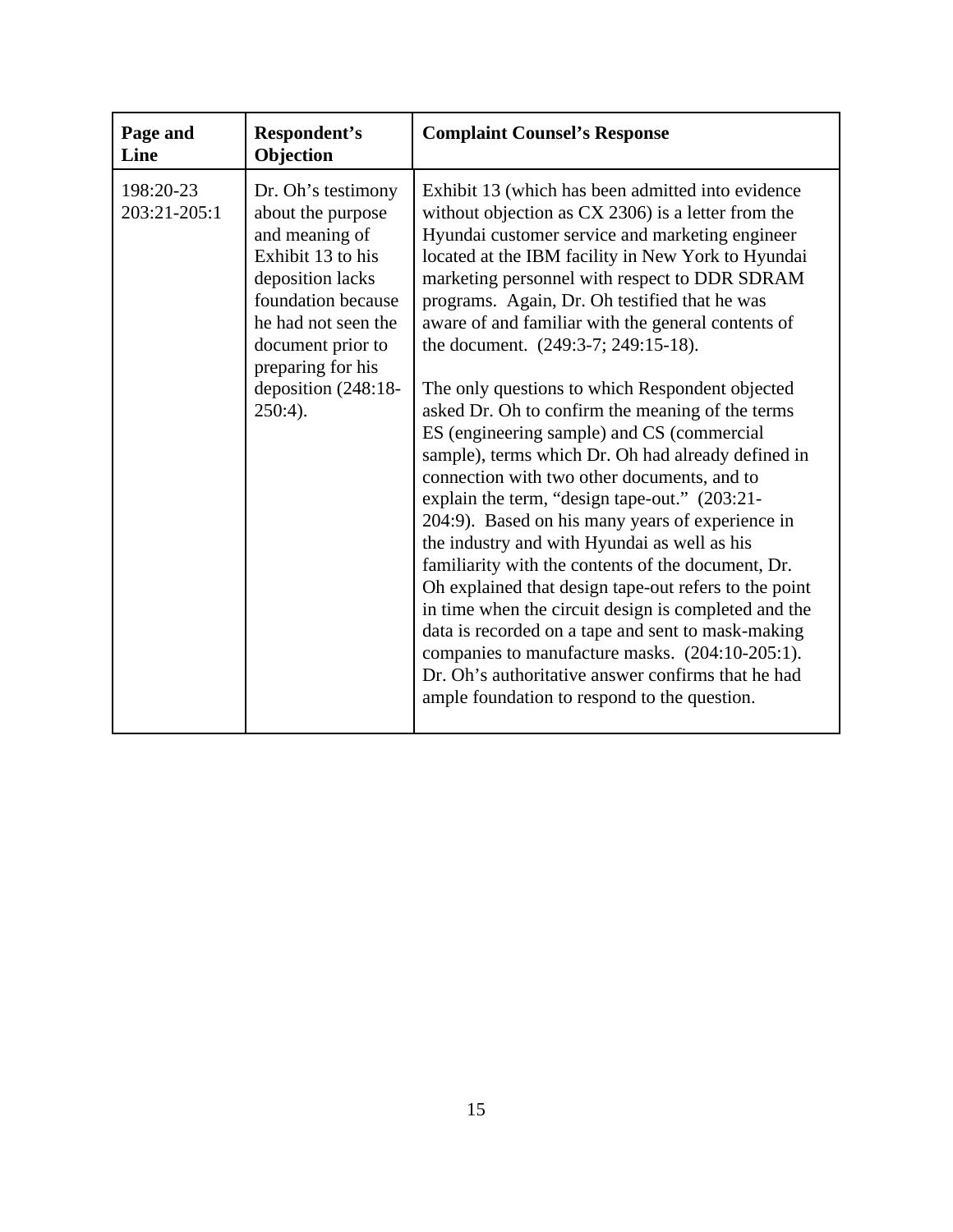| Page and<br>Line                                                            | Respondent's<br>Objection                                                                                                                                                                                                   | <b>Complaint Counsel's Response</b>                                                                                                                                                                                                                                                                                                                                                                                                                                                                                                                                                                                                                                                                                                                                                                                                                                                                                                                                                                                                                                                                                                                                                                                                                                                                                                                                                                                                                                                                                                                                                                                                                                                                                                                                                                                                                                                                 |
|-----------------------------------------------------------------------------|-----------------------------------------------------------------------------------------------------------------------------------------------------------------------------------------------------------------------------|-----------------------------------------------------------------------------------------------------------------------------------------------------------------------------------------------------------------------------------------------------------------------------------------------------------------------------------------------------------------------------------------------------------------------------------------------------------------------------------------------------------------------------------------------------------------------------------------------------------------------------------------------------------------------------------------------------------------------------------------------------------------------------------------------------------------------------------------------------------------------------------------------------------------------------------------------------------------------------------------------------------------------------------------------------------------------------------------------------------------------------------------------------------------------------------------------------------------------------------------------------------------------------------------------------------------------------------------------------------------------------------------------------------------------------------------------------------------------------------------------------------------------------------------------------------------------------------------------------------------------------------------------------------------------------------------------------------------------------------------------------------------------------------------------------------------------------------------------------------------------------------------------------|
| 211:5-17<br>$211:25 -$<br>215:2<br>$215:11-$<br>221:15<br>222:17-<br>226:25 | Dr. Oh's testimony<br>about the purpose<br>and meaning of<br>Exhibit 14 to his<br>deposition lacks<br>foundation because<br>he had not seen the<br>document prior to<br>preparing for his<br>deposition (335:20-<br>336:9). | Exhibit 14 (which has been admitted into evidence<br>without objection as CX 2334) is a document<br>prepared by Hyundai for the Asia-Pacific<br>Technology Forum in April 1999. (211:5-17).<br>As with Exhibits 2, 7, 8, 9 and 10, many of the<br>questions to which Respondent objects were not<br>specific to Exhibit 14, but rather simply asked Dr.<br>Oh to respond based on his knowledge and<br>understanding of the industry and Hyundai's<br>business. See, e.g., 212:5 ("What is PC100/133?");<br>212:14 ("And what is 'PC266'?"); 212:22-23<br>("Why was Hyundai planning a migration path from<br>a single data rate to double data rate?"); 213:4-6 ("I<br>guess my question is: why couldn't Hyundai just<br>simply produce the new parts? Why did it need a<br>migration path from SDRAM to DDR SDRAM?");<br>214:3-5 ("Okay. The phrase, 'Evolutionary Not<br>Revolutionary', is that a good thing, or is that a bad<br>thing, or is that neutral?"); $214:14-19$ ("Did<br>customers want evolutionary technology, or<br>revolutionary technology? Why?"); 218:10-11<br>("Why does open standards at JEDEC promote a<br>competitive market?"); 223:5-7 ("If I could ask<br>about the test cost, first. Why was the test cost for<br>Rambus DRAM higher than test costs for other<br>DRAM"?); 223:17-18 ("Next, with respect to yield,<br>can you please explain why a lower yield would<br>relate to a higher cost?"); 224:10-13 ("So what I'm<br>trying to understand, then, is if the yield was lower<br>for Direct Rambus DRAM than for other types of<br>DRAM, how would the lower yield equate to a<br>higher cost?"); 225:1-6 ("At that time, did you<br>regard the royalty cost for Rambus DRAM to be<br>significant in comparison with other costs of<br>producing Rambus DRAM? Why is that?");<br>226:2-3 ("Did Hyundai assign a high priority to<br>Direct Rambus DRAM?"). |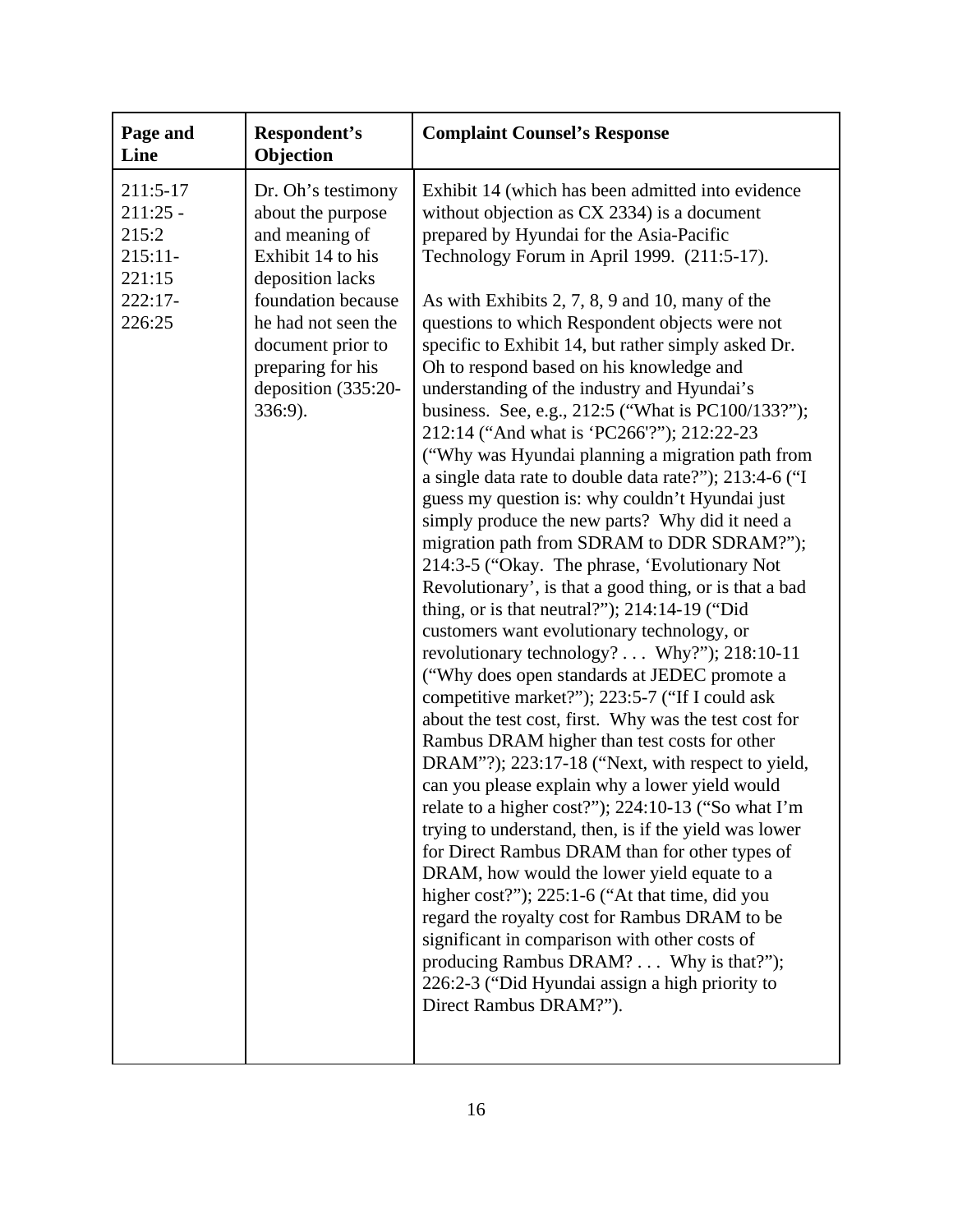| Page and<br>Line | Respondent's<br>Objection | <b>Complaint Counsel's Response</b>                                                                                                                                                                                                                                                                                                                                                                                                                                                                                                                                                                                                                                                                                                                                                                                                                                                                                                                                                                                                                                                                                                                                                                                                                                                                                                                                                                                                                                                                                                                                                                                                                                                                                                                                                                                                                                                                                                                                   |
|------------------|---------------------------|-----------------------------------------------------------------------------------------------------------------------------------------------------------------------------------------------------------------------------------------------------------------------------------------------------------------------------------------------------------------------------------------------------------------------------------------------------------------------------------------------------------------------------------------------------------------------------------------------------------------------------------------------------------------------------------------------------------------------------------------------------------------------------------------------------------------------------------------------------------------------------------------------------------------------------------------------------------------------------------------------------------------------------------------------------------------------------------------------------------------------------------------------------------------------------------------------------------------------------------------------------------------------------------------------------------------------------------------------------------------------------------------------------------------------------------------------------------------------------------------------------------------------------------------------------------------------------------------------------------------------------------------------------------------------------------------------------------------------------------------------------------------------------------------------------------------------------------------------------------------------------------------------------------------------------------------------------------------------|
|                  |                           | Indeed, these portions of the transcript makes clear<br>that Dr. Oh is testifying in response to these<br>questions based on his own knowledge and<br>understanding, based on his own experience and<br>responsibilities at Hyundai. See, e.g., 221:3-15<br>("Why is it that – that, two years after Hyundai<br>signed the amendment with Rambus to provide the<br>technology for Direct RDRAM, that Direct<br>RDRAM still was not fully proven? A. This is<br>exactly what I have been trying to tell you and show<br>you. In developing really revolutionary technology,<br>just like Rambus, it takes long time. This is<br>almost two, three years [after signing the<br>amendment to the Hyundai-Rambus license<br>agreement], and [Direct RDRAM] has not been<br>proved, so that clearly demonstrates that it takes a<br>long time for [a] DRAM manufacturer to develop<br>new revolutionary products.").<br>Even with respect to those questions that related to<br>Exhibit 14, Dr. Oh based his testimony on having<br>reviewed the issues reflecting in the document with<br>his employees, and indeed, the majority of the<br>issues were decided at his direction. See, e.g.,<br>$364:22-365:13$ ("What was – what information<br>were you relying on when you answered all those<br>questions [relating to Exhibit 14]? [objection<br>omitted.] These are the very important items we<br>discuss when we develop new products, and we go<br>through every one of those issues when we develop<br>new products, so DDR is very – one of the very<br>important products we are $-$ we developed, we are<br>developing, and without knowing this, you cannot<br>develop $a - any new products.$ I went through this<br>many, many times with my people, and this came<br>from my - majority of those came from my<br>direction when we decide this. That's the reason<br>$\Gamma$ m – $\Gamma$ m fully confident when I said $\Gamma$ m – I know<br>this."). |
|                  |                           |                                                                                                                                                                                                                                                                                                                                                                                                                                                                                                                                                                                                                                                                                                                                                                                                                                                                                                                                                                                                                                                                                                                                                                                                                                                                                                                                                                                                                                                                                                                                                                                                                                                                                                                                                                                                                                                                                                                                                                       |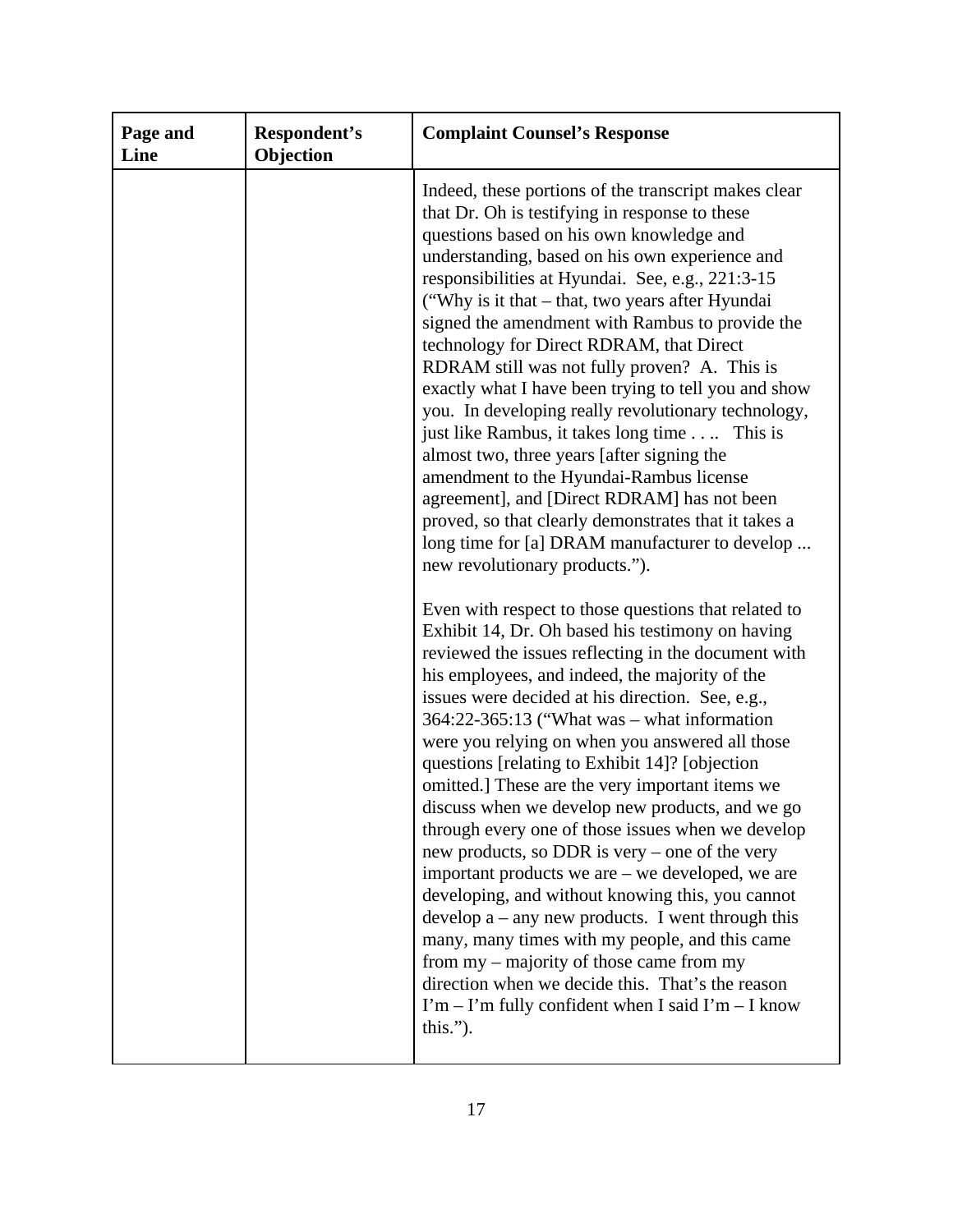| Page and<br>Line | Respondent's<br>Objection | <b>Complaint Counsel's Response</b>                                                                                                                                                                                                                                                                                                                                                                                                                                                                                                                                                                                                                                                                                                                                                                                                                                                                                                                                                                                                                                                                                                                                                                                                                                                                                                                                                                                                                                                                                                                                                                                                                                                                                                                                                                                                                                                                                                                                                                                                                           |
|------------------|---------------------------|---------------------------------------------------------------------------------------------------------------------------------------------------------------------------------------------------------------------------------------------------------------------------------------------------------------------------------------------------------------------------------------------------------------------------------------------------------------------------------------------------------------------------------------------------------------------------------------------------------------------------------------------------------------------------------------------------------------------------------------------------------------------------------------------------------------------------------------------------------------------------------------------------------------------------------------------------------------------------------------------------------------------------------------------------------------------------------------------------------------------------------------------------------------------------------------------------------------------------------------------------------------------------------------------------------------------------------------------------------------------------------------------------------------------------------------------------------------------------------------------------------------------------------------------------------------------------------------------------------------------------------------------------------------------------------------------------------------------------------------------------------------------------------------------------------------------------------------------------------------------------------------------------------------------------------------------------------------------------------------------------------------------------------------------------------------|
|                  |                           | This was the basis for Dr. Oh to explain a number<br>of commonly-used terms in Hyundai and the<br>industry that were included in Exhibit 14. See, e.g.,<br>213:19-214:2 ("First I'd like to direct your attention<br>to the last line at the bottom of the page [148851].<br>It states, 'Evolutionary Not Revolutionary.'' Do<br>you see that line? A. Yes. Q. What does that line<br>mean? A. That means that this $-$ this path is not<br>revolutionary. It does not require much, much<br>higher technology. It's just evolution of SDR to<br>DDR."); 215:11-19 ("If I can direct your attention<br>to the eight gray boxes that appear underneath the<br>line we just read, is there any relationship between<br>those eight gray boxes and the line, 'DDR Can<br>Share Existing SDRAM Investment and<br>Infrastructure? A. Those are the $-$ just some<br>milestones you $-$ or it was some things you have to<br>check whenever you develop new products, but this<br>shows the typical things you check when you<br>develop the SDRAM."); 215:22-216:14 ("Starting<br>with the box in the upper left-hand corner,<br>'SDRAM Core Circuit/Process', is that something<br>that $-$ is that something that DDR would be able to<br>share, the SDRAM core circuit and process? A.<br>That's exactly what it means. We have already<br>developed – developed SDRAM core circuit and<br>process, and we can just adapt that for DDR. Q.<br>Okay. The next box says 'SDRAM Tester.' What<br>does that refer to? A. We can use exactly the same<br>SDR tester for DDR testing. Q. Okay. And by<br>'tester', you mean the test equipment? A. Yes. Q.<br>Okay. The next box is 'TSOP Package.' What<br>does that mean? A. This means we can use exactly<br>the same package for DDR as that of SDR."). Dr.<br>Oh's testimony in response to other questions about<br>commonly-used terms appearing in Exhibit 14 also<br>demonstrated his solid knowledge and<br>understanding of the issues about which he was<br>being asked. See, e.g., 216:18-217:3; 217:17- |
|                  |                           | 220:1; 222:17-223:4; 225:12-226:25.                                                                                                                                                                                                                                                                                                                                                                                                                                                                                                                                                                                                                                                                                                                                                                                                                                                                                                                                                                                                                                                                                                                                                                                                                                                                                                                                                                                                                                                                                                                                                                                                                                                                                                                                                                                                                                                                                                                                                                                                                           |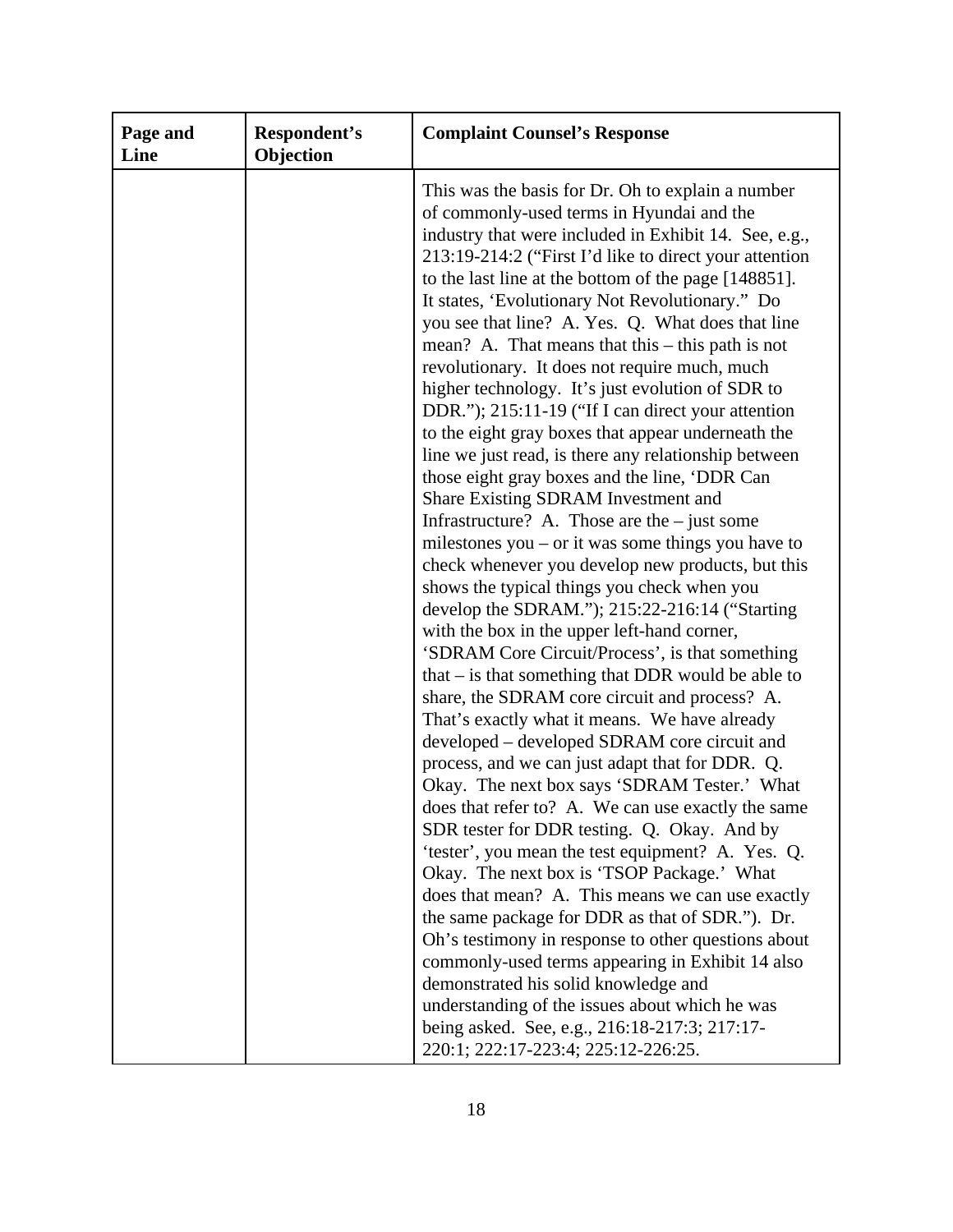## **III. The Fact That, On Two Occasions, Dr. Oh Referred To A Chart To Assist In The Recollection Of Specific Dates Of Product Launches Does Not Serve To Render His Testimony Unreliable**

Rambus objects to two instances in which Dr. Oh referred to a time line his counsel "helped him put together to remember all these [product launch] dates" (52:21-24).

Rambus was not prejudiced in any way by Dr. Oh's reference to the chart in question. The chart was compiled from documents produced by Hynix to Rambus, so Rambus had access to all underlying information. (353:18-24). Counsel for Hynix also offered a copy of the chart to counsel for Rambus, who had full opportunity to question Dr. Oh with respect to it. (52:21-24).

The fact that Dr. Oh referred to a chart on occasion in no way renders his testimony unreliable; rather, it renders it more reliable. We have already seen, and no doubt will continue to see, witnesses become confused with respect to specific dates, especially in a case involving events beginning over a decade ago. It frequently has been necessary to use documents to refresh the recollection of witnesses in this matter with respect to specific dates. This in no way renders their testimony unreliable, such that it should be excluded; rather, all relevant testimony is included in the record, with the appropriate weight being attached to the testimony before and after the memory of the witness is refreshed with the relevant documents. There is no reason why the deposition testimony of Dr. Oh should be treated any differently.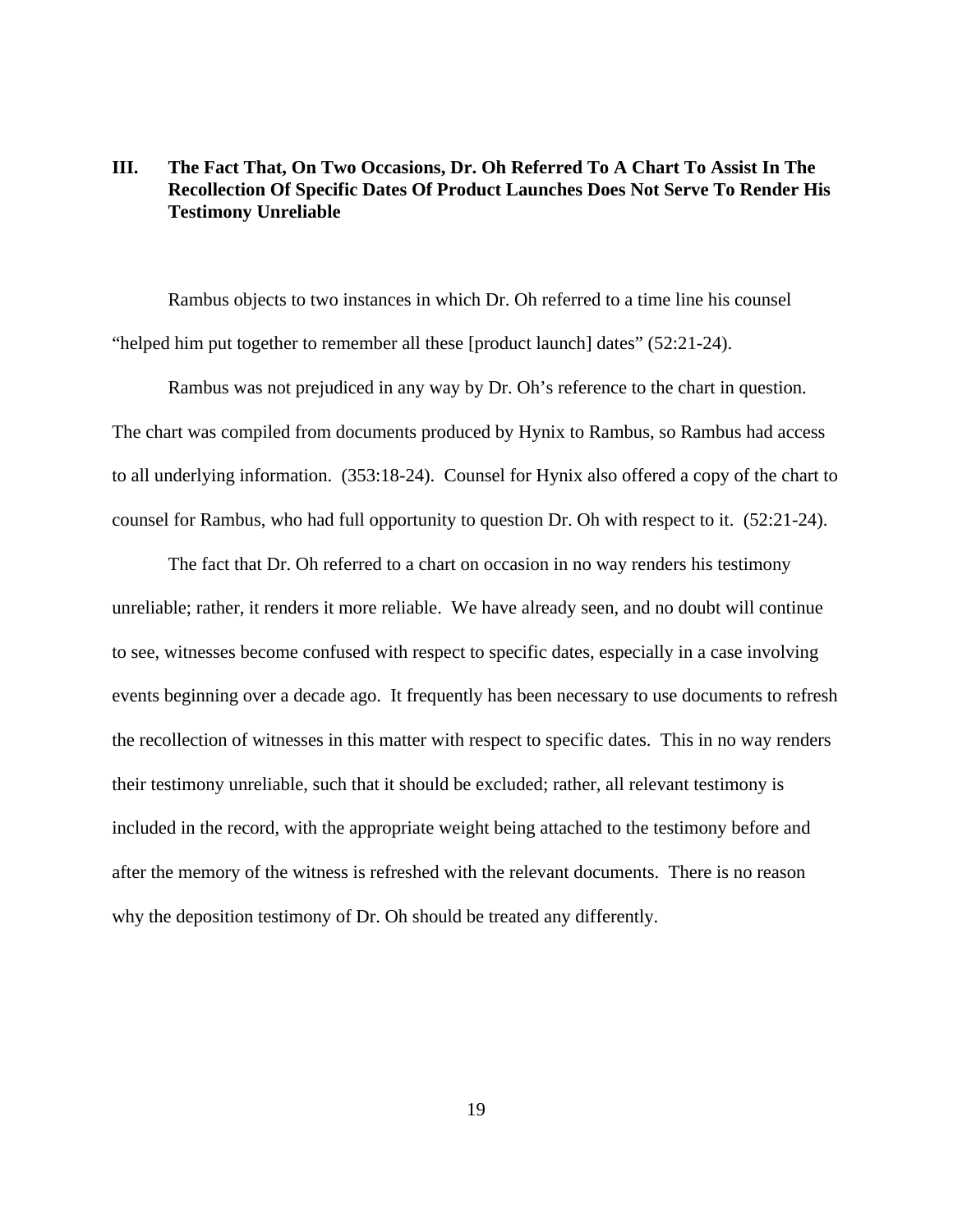| <b>Page and Line</b> | <b>Respondent's Objection</b>                                                                                                                                                                                                                                                                    | <b>Complaint Counsel's Response</b>                                                                                                                                                                                                                                                                                                                                                                                           |
|----------------------|--------------------------------------------------------------------------------------------------------------------------------------------------------------------------------------------------------------------------------------------------------------------------------------------------|-------------------------------------------------------------------------------------------------------------------------------------------------------------------------------------------------------------------------------------------------------------------------------------------------------------------------------------------------------------------------------------------------------------------------------|
| 37:9-39:1            | This testimony is based on<br>the witness' prior testimony<br>that Hyundai began work to<br>design SDRAMs in<br>November 1992 (see 36:22-<br>37:8). However, the<br>videotape of that prior<br>testimony shows the witness<br>consulting the timeline<br>prepared by his counsel<br>$(21:8-19).$ | The chart referred to by Dr. Oh merely<br>listed specific dates that Hyundai<br>worked on and first introduced sales of<br>certain products. It was compiled from<br>other documents produced by Hyundai<br>and Respondent's counsel was provided<br>a copy to verify its accuracy. There is<br>nothing improper about a witness's<br>memory with respect to specific dates<br>being refreshed by reference to a<br>document. |
| 37:9-39:1            | Moreover, there is no<br>foundation that Dr. Oh was<br>familiar with the work of<br>companies other than<br>Hyundai.                                                                                                                                                                             | The objection applies to only a portion<br>of the indicated testimony. (37:20-23;<br>38:17-39:1). The foundation for Dr.<br>Oh's testimony is provided in his<br>answers: other companies had presented<br>proposals of the work they had done at<br>JEDEC and at other conferences and<br>technical meetings. (37:15-23; 38:8-16).                                                                                           |
| 343:1-23             | Dr. Oh's testimony about the<br>timing of events was based<br>on the time line prepared by<br>his counsel.                                                                                                                                                                                       | The chart Dr. Oh used merely listed<br>specific dates that Hyundai worked on<br>and first introduced sales of certain<br>products. It was compiled from other<br>documents produced by Hyundai and<br>Respondent's counsel was provided a<br>copy to verify its accuracy. (353:18-24).                                                                                                                                        |
| $343:1 - 23$         | Moreover, there is no<br>foundation for Dr. Oh's<br>testimony about JEDEC<br>standardization of DDR<br>SDRAM.                                                                                                                                                                                    | Dr. Oh's testimony about JEDEC<br>standardization was based on his years<br>of experience monitoring the work at<br>JEDEC meetings (343:19-344:1).<br>Moreover, Dr. Oh selected and<br>supervised the individuals who attended<br>JEDEC meetings on behalf of Hyundai<br>and received "trip reports" from<br>Hyundai's JEDEC representatives.<br>$(24:10-26:21).$                                                             |

*Response to Rambus's Attachment C*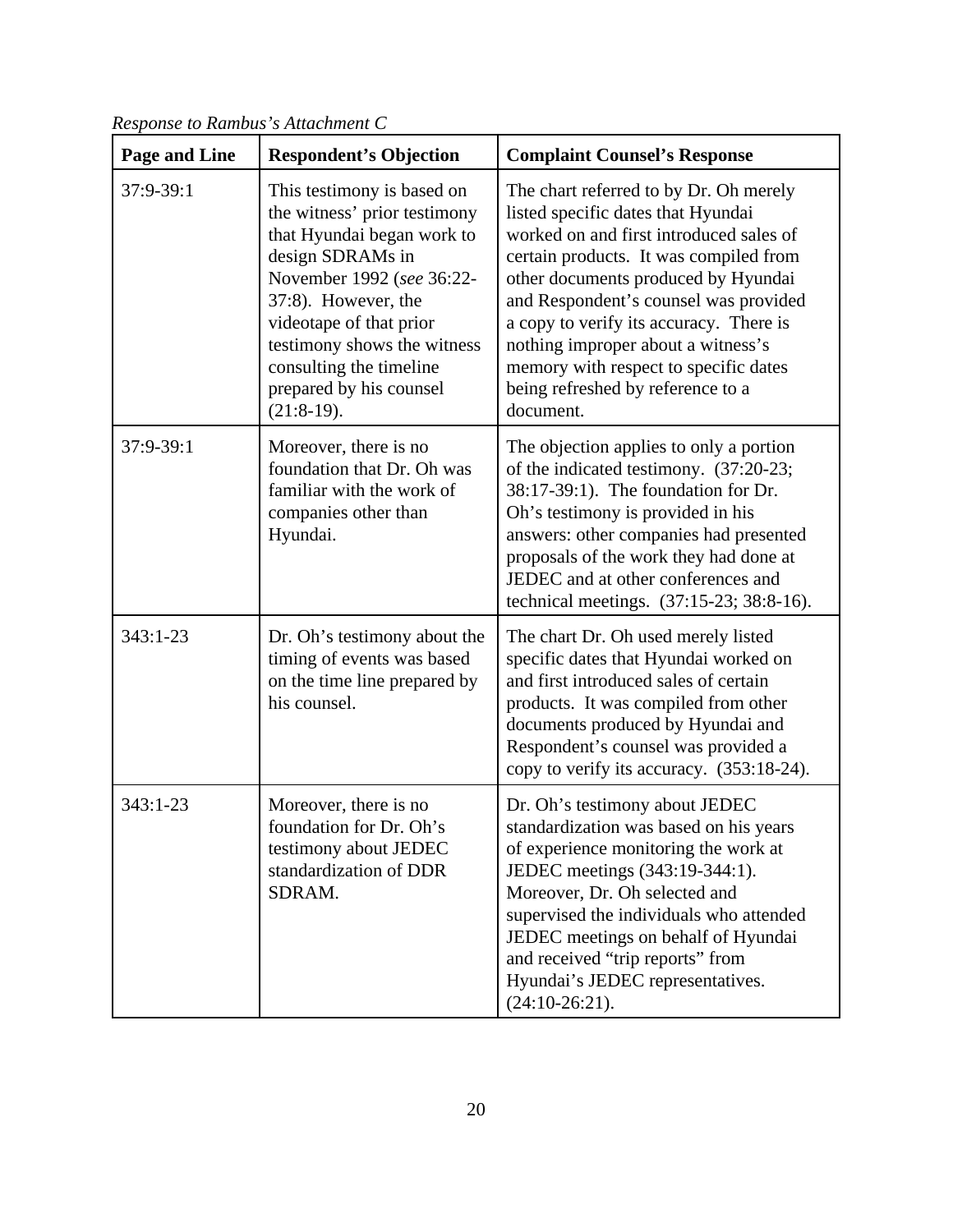# **IV. Rambus's Miscellaneous Objections Are Without Merit**

Rambus raises a number of miscellaneous objections; Complaint Counsel's responses to

the specific objections follow.

| <b>Page and Line</b> | <b>Respondent's Objection</b>                                                                                                                                                                                      | <b>Complaint Counsel's Response</b>                                                                                                                                                                                                                                                                                                                                                                                                                                                                                                                                                                                                                                                                                                                                   |
|----------------------|--------------------------------------------------------------------------------------------------------------------------------------------------------------------------------------------------------------------|-----------------------------------------------------------------------------------------------------------------------------------------------------------------------------------------------------------------------------------------------------------------------------------------------------------------------------------------------------------------------------------------------------------------------------------------------------------------------------------------------------------------------------------------------------------------------------------------------------------------------------------------------------------------------------------------------------------------------------------------------------------------------|
| 29:7-31:7            | No foundation that Dr. Oh<br>had knowledge of the<br>policies or practices of<br>JEDEC, or that he was<br>familiar with the<br>beliefs of segments of the<br>computer industry other<br>than memory manufacturers. | Dr. Oh's testimony was based on his<br>years of experience with the DRAM<br>industry. The questions were framed to<br>elicit testimony based on Dr Oh's<br>"position at that time as executive vice"<br>president of R&D of the Hyundai<br>semiconductor division" (29:7-8). In the<br>testimony at issue, Dr. Oh simply<br>explained how the DRAM industry is<br>interconnected and why standardization<br>is important $(30:6-31:7)$ . Furthermore,<br>Dr. Oh supervised the individuals who<br>attended JEDEC meetings on behalf of<br>Hyundai and received trip reports from<br>Hyundai's JEDEC representatives<br>$(24:10-26:21)$ . Indeed, the exhibit Dr.<br>Oh is testifying about at these pages is a<br>JEDEC trip report that he received.<br>$(26:6-21).$ |
| 56:15-57:2           | Non-responsive.                                                                                                                                                                                                    | Dr. Oh was asked whether Hyundai<br>waited for testing to be completed before<br>starting work on the packaging. He<br>responded that there are two types of<br>testing; first, they test in wafer form, then<br>the chips are packaged and tested again a<br>second time after packaging.                                                                                                                                                                                                                                                                                                                                                                                                                                                                            |

*Response to Rambus's Attachment D*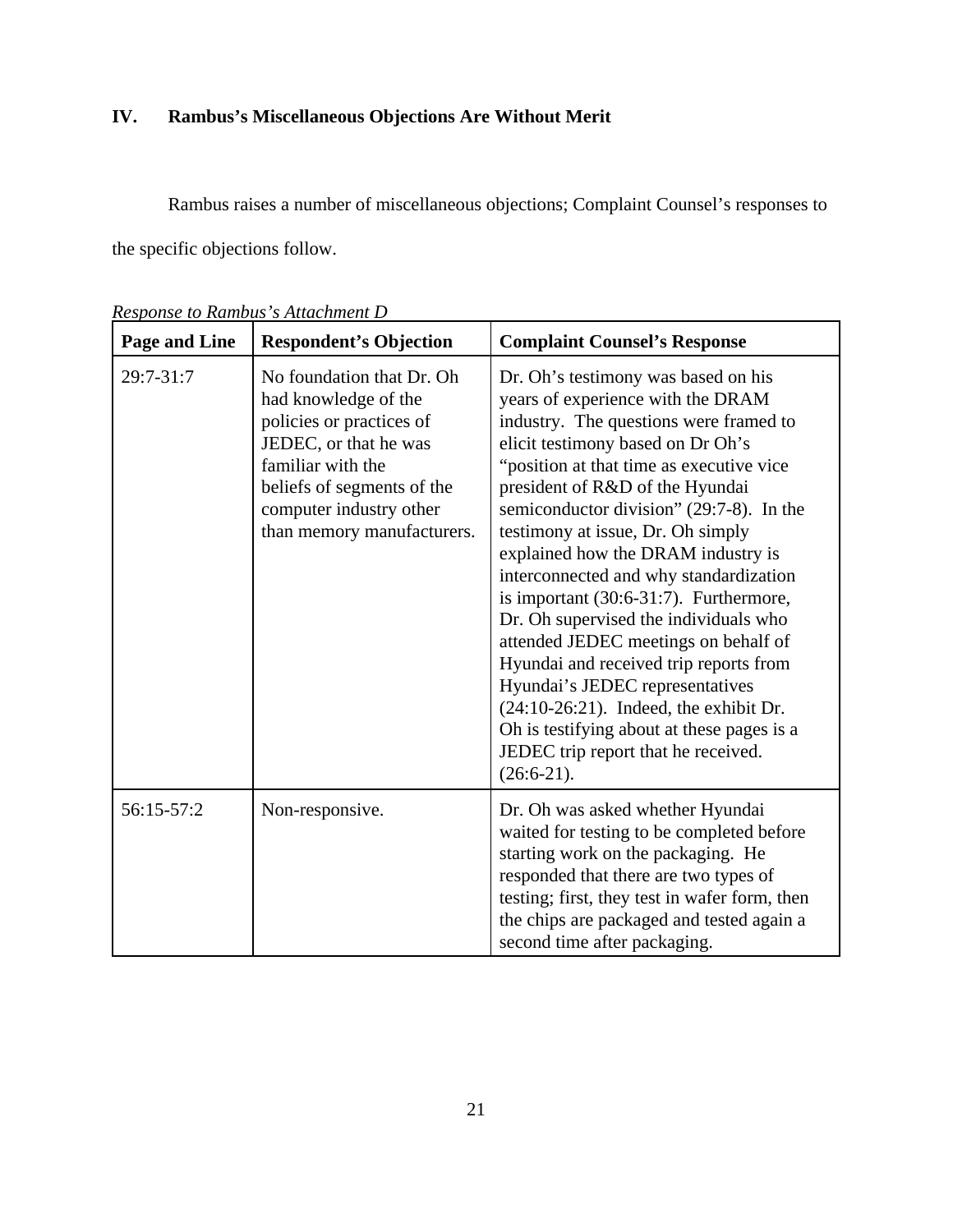| <b>Page and Line</b>     | <b>Respondent's Objection</b>                                                                                                                                                                                                                                                                                  | <b>Complaint Counsel's Response</b>                                                                                                                                                                                                                                                                                                                                                                                                                                                                                                                                                                                                                                                                                                   |
|--------------------------|----------------------------------------------------------------------------------------------------------------------------------------------------------------------------------------------------------------------------------------------------------------------------------------------------------------|---------------------------------------------------------------------------------------------------------------------------------------------------------------------------------------------------------------------------------------------------------------------------------------------------------------------------------------------------------------------------------------------------------------------------------------------------------------------------------------------------------------------------------------------------------------------------------------------------------------------------------------------------------------------------------------------------------------------------------------|
| $57:3-13$                | Leading and irrelevant in<br>light of Dr. Oh's later<br>testimony that packaging<br>would not necessarily need<br>to be changed if DRAM<br>interface circuitry were<br>changed (243:17-22). The<br>question and answer at 57:8-<br>13 is also confusing and<br>prejudicial in light of the<br>later testimony. | Dr. Oh's testimony regarding packaging<br>is relevant because it illustrates the lock-<br>in effect. As Dr. Oh explained, if there<br>were a change in the JEDEC standard for<br>synchronous DRAM, Hyundai would<br>"have to redesign the whole [packaging]<br>design] again" (57:3-13). His later<br>testimony does not contradict this<br>statement, but simply clarifies that a<br>change in pin location would not require<br>a different leadframe, whereas a change<br>in something else would require a<br>different leadframe (243:8-22).                                                                                                                                                                                     |
| 58:8-59:7<br>60:14-61:22 | No foundation for Dr. Oh's<br>testimony about SyncLink.                                                                                                                                                                                                                                                        | Dr. Oh testified that he was familiar with<br>the SyncLink Consortium because<br>Hyundai participated in SyncLink (58:8-<br>24).                                                                                                                                                                                                                                                                                                                                                                                                                                                                                                                                                                                                      |
| $69:2-10$                | No foundation for this<br>testimony in light of Dr.<br>Oh's later testimony that he<br>was concerned that Rambus<br>might have patents that<br>extended to SyncLink (73:3-<br>6).                                                                                                                              | Rambus is attempting to contrast<br>testimony from two different points in<br>time. Dr. Oh testified that in April 1995<br>he was unaware that Rambus might have<br>patents or patent applications that<br>extended outside the scope of RDRAM.<br>(69:2-10). From May to September<br>1995, evidence indicates that Rambus<br>made some partial disclosures at<br>SyncLink. In November 1995 (the time<br>frame of Dr. Oh's later statement – see<br>Exhibits 3 and 4, dated 11/22/1995,<br>introduced at pp. 69-70), Hyundai was<br>reacting to Rambus's partial disclosures<br>in the context of its licensing negotiation.<br>(73:3-6). Accordingly, Dr. Oh's<br>testimony, from two distinct time<br>periods, does not conflict. |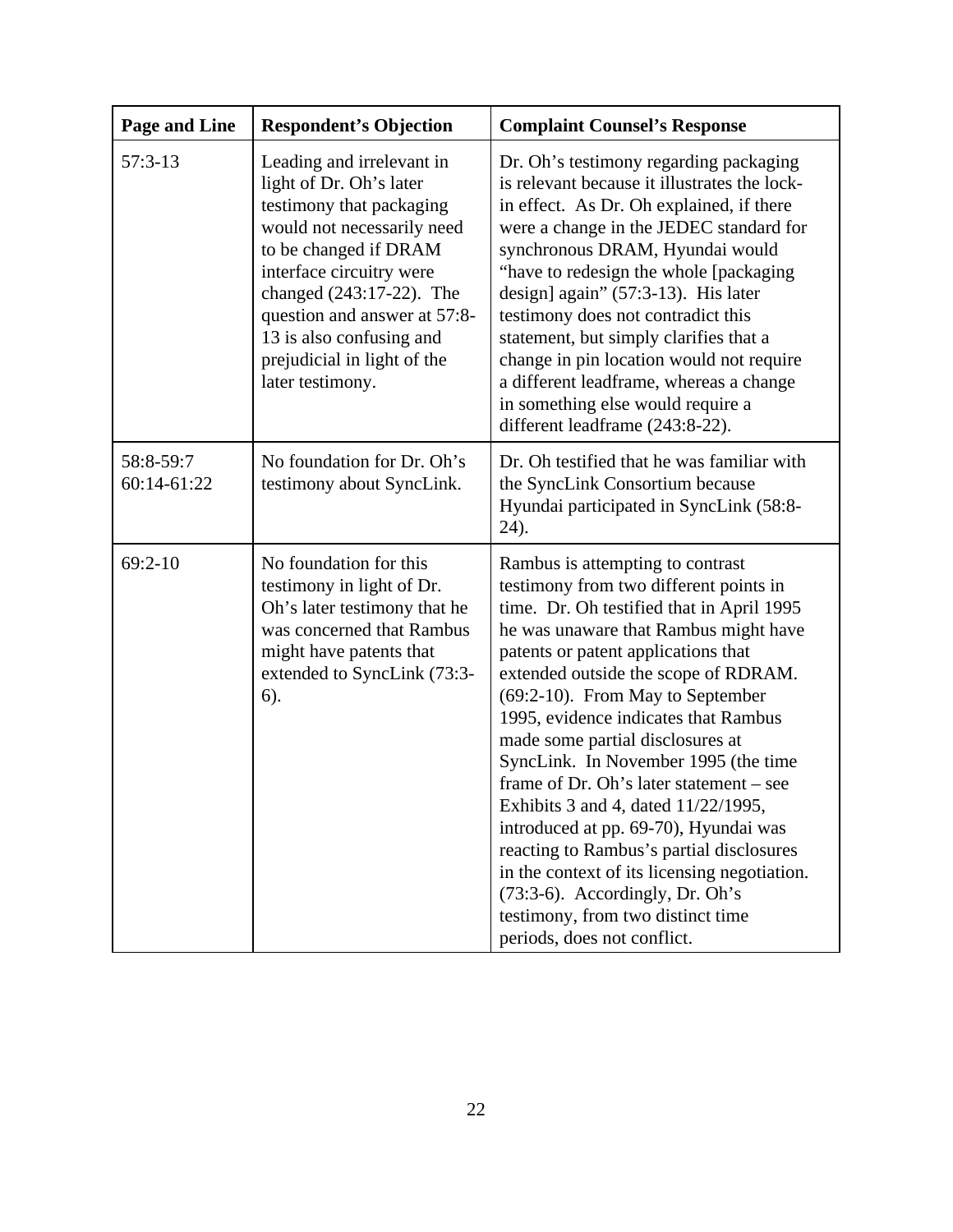| Page and Line                           | <b>Respondent's Objection</b>                                                                                                                                                                                                                        | <b>Complaint Counsel's Response</b>                                                                                                                                                                                                                                                                                                                                                                                                                                                                                                                                              |
|-----------------------------------------|------------------------------------------------------------------------------------------------------------------------------------------------------------------------------------------------------------------------------------------------------|----------------------------------------------------------------------------------------------------------------------------------------------------------------------------------------------------------------------------------------------------------------------------------------------------------------------------------------------------------------------------------------------------------------------------------------------------------------------------------------------------------------------------------------------------------------------------------|
| 70:11-73:2<br>$74:1-3$<br>$75:4 - 77:7$ | Dr. Oh's testimony about<br>Exhibit 3 (and it's<br>translation Exhibit 4), which<br>he did not prepare, is<br>hearsay and without<br>foundation. There is also no<br>foundation for Dr. Oh's<br>testimony about license<br>negotiations with Rambus. | Dr Oh testified that he was very familiar<br>with the contents of Exhibit 3 and with<br>the Rambus-Hyundai license negotiations<br>$(65:2-67:20)$ . As Dr. Oh stated, "This<br>[Exhibit 3] is the basis on which I signed<br>on the [Rambus licensing] agreement.<br>I'm sure I have seen this" (330:4-7). He<br>also confirmed that the translation,<br>Exhibit 4, was "accurate" (331:6-9). Dr.<br>Oh negotiated the Hyundai-Rambus<br>license agreement, signed the agreement,<br>and offered relevant, material, and<br>reliable testimony about the agreement. <sup>2</sup> |

<sup>&</sup>lt;sup>2</sup> Rambus also objects to testimony about Exhibits 3 and 4 on hearsay grounds. Dr. Oh's testimony regarding exhibits 3 and 4 is relevant not to show the truth of the matter asserted in those exhibits – whether SyncLink was free of patents or whether Rambus did or did not have patents relevant to SyncLink; rather, his testimony is relevant to show Dr. Oh's state of mind at the time he was negotiating the license agreement with Rambus – he thought Rambus did not have patents relating to SyncLink, but in case Rambus did, he wanted to protect Hyundai through contract negotiations. Thus, the testimony is not hearsay, as defined in Rule 801(c) of the Federal Rules of Evidence. Even if the statement were hearsay, the objection would be inappropriate because the Commission itself has ruled that "all relevant and material evidence – whether it is hearsay or not – is admissible, as long as it is reliable." *In the Matter of American Home Products Corp.*, 98 F.T.C. 136 (1981); *see also In the Matter of Kellogg Co.*, 99 F.T.C. 8, 31-32 (1982) ("Section 3.43(b) of the Commission's Rules of Practice provides for the admission of relevant, material, and reliable evidence. It does not exclude hearsay evidence, and hearsay evidence may be received.")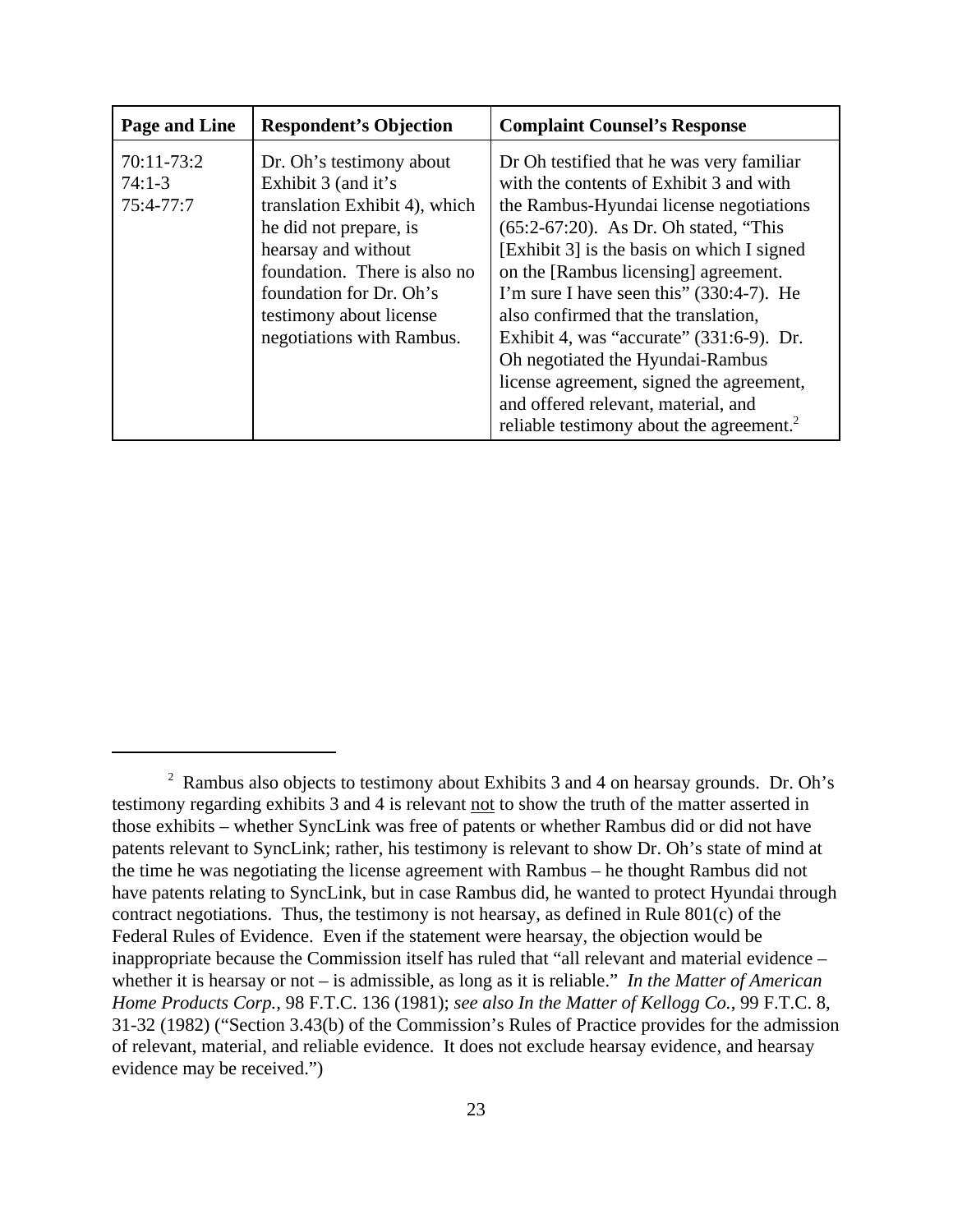| <b>Page and Line</b>                                     | <b>Respondent's Objection</b>                                                                           | <b>Complaint Counsel's Response</b>                                                                                                                                                                                                                                                                                                                                                                                                                                                                                                                                                                                                                                                                                         |
|----------------------------------------------------------|---------------------------------------------------------------------------------------------------------|-----------------------------------------------------------------------------------------------------------------------------------------------------------------------------------------------------------------------------------------------------------------------------------------------------------------------------------------------------------------------------------------------------------------------------------------------------------------------------------------------------------------------------------------------------------------------------------------------------------------------------------------------------------------------------------------------------------------------------|
| 91:12-92:6                                               | Irrelevant.                                                                                             | This line of questioning concerns the<br>contract provision for "Other DRAMs."<br>This provision shows that, when Hyundai<br>thought there might be some possibility<br>that Rambus might have patents relating<br>to SyncLink, Hyundai took steps to<br>ensure that it had "insurance" in the form<br>of a right (albeit expensive) to use<br>Rambus technology for non-Rambus<br>DRAMs. (99:5-23). It also shows that<br>the royalty rates that Rambus charged for<br>its entire package of technology was set<br>to decline to 1.5% at volume production,<br>compared to the much higher rates later<br>charged for only small portions of its<br>technology after companies became<br>locked in to the JEDEC standards. |
| 95:24-96:21<br>99:5-23<br>100:13-101:12<br>101:21-102:11 | No foundation for Dr. Oh's<br>testimony about the license<br>agreement with Rambus.                     | As stated above, Dr Oh was very<br>involved in the license negotiations with<br>Rambus (65:2-67:20).                                                                                                                                                                                                                                                                                                                                                                                                                                                                                                                                                                                                                        |
| 103:11-13<br>103:20-105:19                               | No foundation for Dr. Oh's<br>testimony about the<br>amendment to the license<br>agreement with Rambus. | Same response as above. Dr. Oh was<br>also very familiar with the amendment to<br>the license agreement $(103:11-104:1)$ .                                                                                                                                                                                                                                                                                                                                                                                                                                                                                                                                                                                                  |
| $109:3-7$                                                | No foundation for Dr. Oh's<br>testimony about SyncLink.                                                 | Dr. Oh testified that he was familiar with<br>the SyncLink Consortium because<br>Hyundai participated in SyncLink (58:20-<br>24).                                                                                                                                                                                                                                                                                                                                                                                                                                                                                                                                                                                           |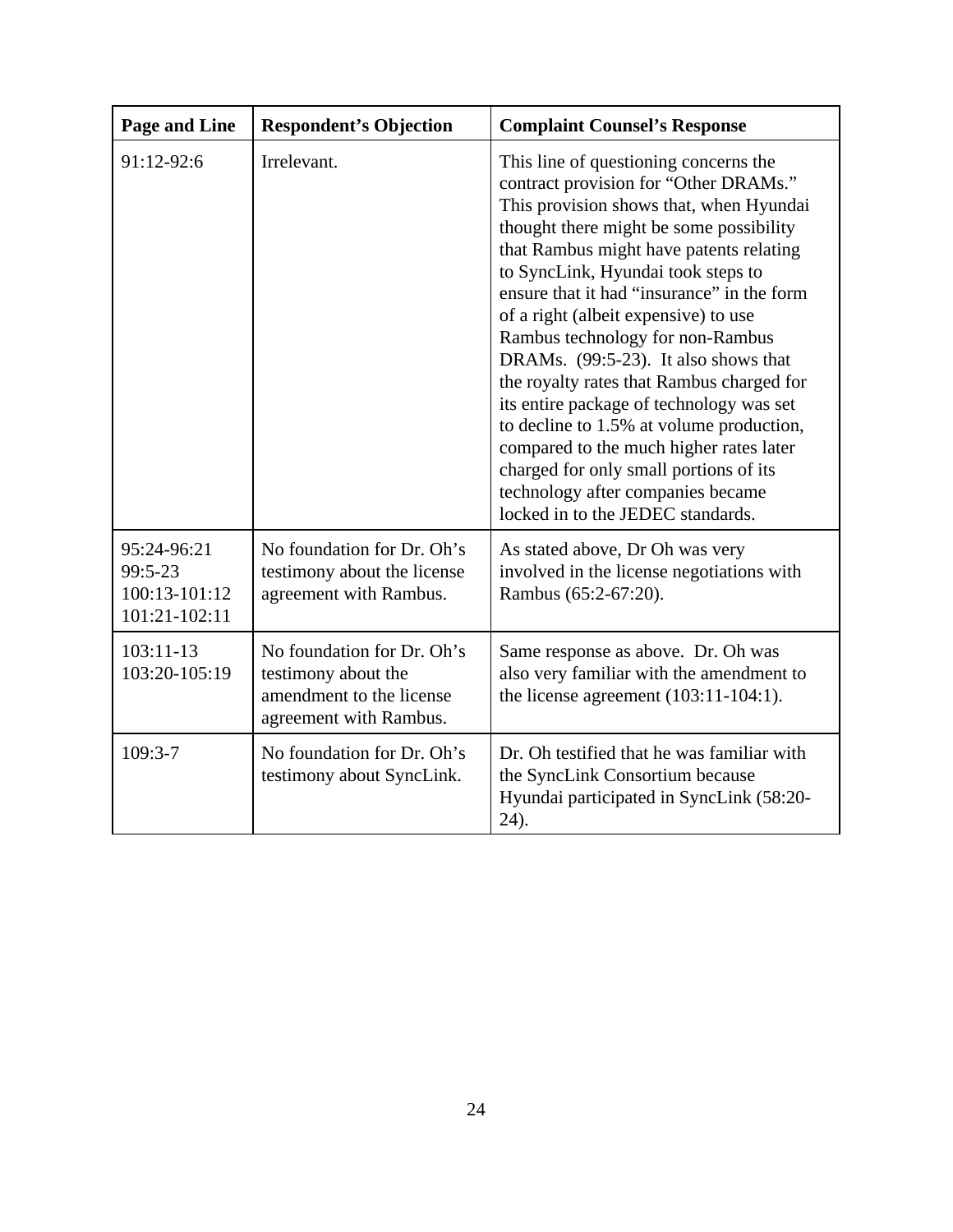| Page and Line                                                   | <b>Respondent's Objection</b>                                                                                                                                                                                                                                                                                                                                                                                                                                                                                 | <b>Complaint Counsel's Response</b>                                                                                                                                                                                                                                                                                                                                                                                                                                                                                                                                                                                                                            |
|-----------------------------------------------------------------|---------------------------------------------------------------------------------------------------------------------------------------------------------------------------------------------------------------------------------------------------------------------------------------------------------------------------------------------------------------------------------------------------------------------------------------------------------------------------------------------------------------|----------------------------------------------------------------------------------------------------------------------------------------------------------------------------------------------------------------------------------------------------------------------------------------------------------------------------------------------------------------------------------------------------------------------------------------------------------------------------------------------------------------------------------------------------------------------------------------------------------------------------------------------------------------|
| 109:23-110:19<br>115:21-116:9<br>116:22-117:25<br>118:22-119:14 | Dr. Oh's testimony that<br>Geoffrey Tate of Rambus<br>suggested that Hyundai stop<br>participating in SyncLink is<br>more prejudicial than<br>probative in light of Dr.<br>Oh's later testimony that all<br>he can actually recall Mr.<br>Tate saying is that it was<br>inappropriate for Farhad<br>Tabrizi, a Hyundai<br>marketing manager who was<br>also the chairman of the<br>SyncLink consortium, to be<br>privy to confidential<br>Rambus information<br>$(114:25-115:9; 116:10-18;$<br>$322:16-22$ ). | Dr. Oh's testimony regarding SyncLink is<br>highly relevant to Rambus's "conspiracy<br>theory" defense. As Dr. Oh's statements<br>illustrate, when Rambus forced Hyundai<br>to choose between SyncLink and<br>Rambus, Hyundai withdrew from<br>SyncLink and chose to work with<br>Rambus. Hyundai did not participate in<br>an alleged conspiracy among DRAM<br>manufacturers, but rather worked with<br>Rambus. Indeed, it was Rambus, not<br>DRAM makers, that sought to stifle<br>competition from competing<br>architectures. Moreover, this type of<br>objection is not suitable for a bench trial<br>where the ALJ and Commission weigh<br>the evidence. |
| 119:20-23                                                       | No foundation for Dr. Oh's<br>testimony about the<br>relationship of similarities<br>between SDRAM and DDR<br>SDRAM. Improper opinion<br>testimony.                                                                                                                                                                                                                                                                                                                                                           | Dr. Oh is defining common industry<br>terms that he used extensively while<br>working at Hyundai. The passage reads,<br>"Q. Can you please explain for the record<br>your understanding of the term 'DDR<br>SDRAM?' A. DDR is just a derivative of<br>SDR, which is single-data-rate RAM.<br>DDR is double-data-rate RAM."<br>$(119:20-23).$                                                                                                                                                                                                                                                                                                                   |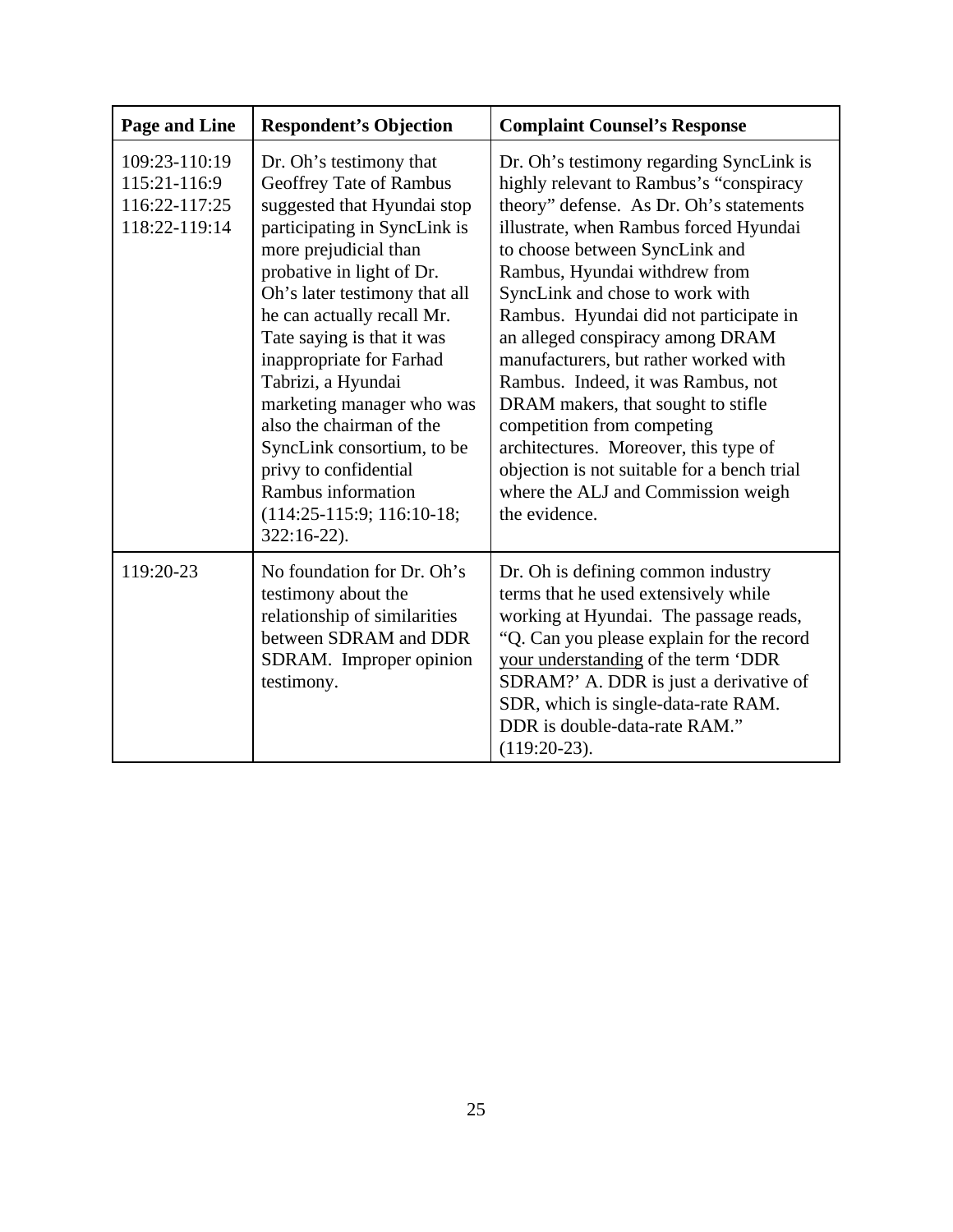| <b>Page and Line</b> | <b>Respondent's Objection</b>                                        | <b>Complaint Counsel's Response</b>                                                                                                                                                                                                                                                                                                                                                                                                                                                                                                                                                                                                                                                                                       |
|----------------------|----------------------------------------------------------------------|---------------------------------------------------------------------------------------------------------------------------------------------------------------------------------------------------------------------------------------------------------------------------------------------------------------------------------------------------------------------------------------------------------------------------------------------------------------------------------------------------------------------------------------------------------------------------------------------------------------------------------------------------------------------------------------------------------------------------|
| 168:10-16            | No foundation for testimony<br>about testing by Hewlett-<br>Packard. | Dr. Oh testified with respect to his own<br>understanding of Hewlett-Packard's<br>testing practices. Dr. Oh worked closely<br>with HP and other Hyundai customers<br>(163:7-164:13). As Dr. Oh testified, "I<br>visit [Hyundai customers, specifically HP<br>and IBM] at least once a quarter to<br>exchange ideas and – so that we know<br>what we need – what each party wants to<br>see and what each party needs in the<br>future" (163:21-24). Dr. Oh had to have<br>an understanding of HP's testing<br>procedures in order to coordinate timing<br>and supply of sample chips (the so-called<br>engineering samples and customer<br>samples, about which Dr. Oh testified in<br>other portions of his deposition). |
| 227:25-228:19        | Vague.                                                               | The questions were sufficiently specific<br>that Dr. Oh had no difficulty<br>understanding the questions or providing<br>responsive answers. For example: "Q.<br>What was your understanding of the<br>relative cost of producing Direct Rambus<br>DRAM versus other types of DRAM? A.<br>Much, much higher." (228:5-9).                                                                                                                                                                                                                                                                                                                                                                                                  |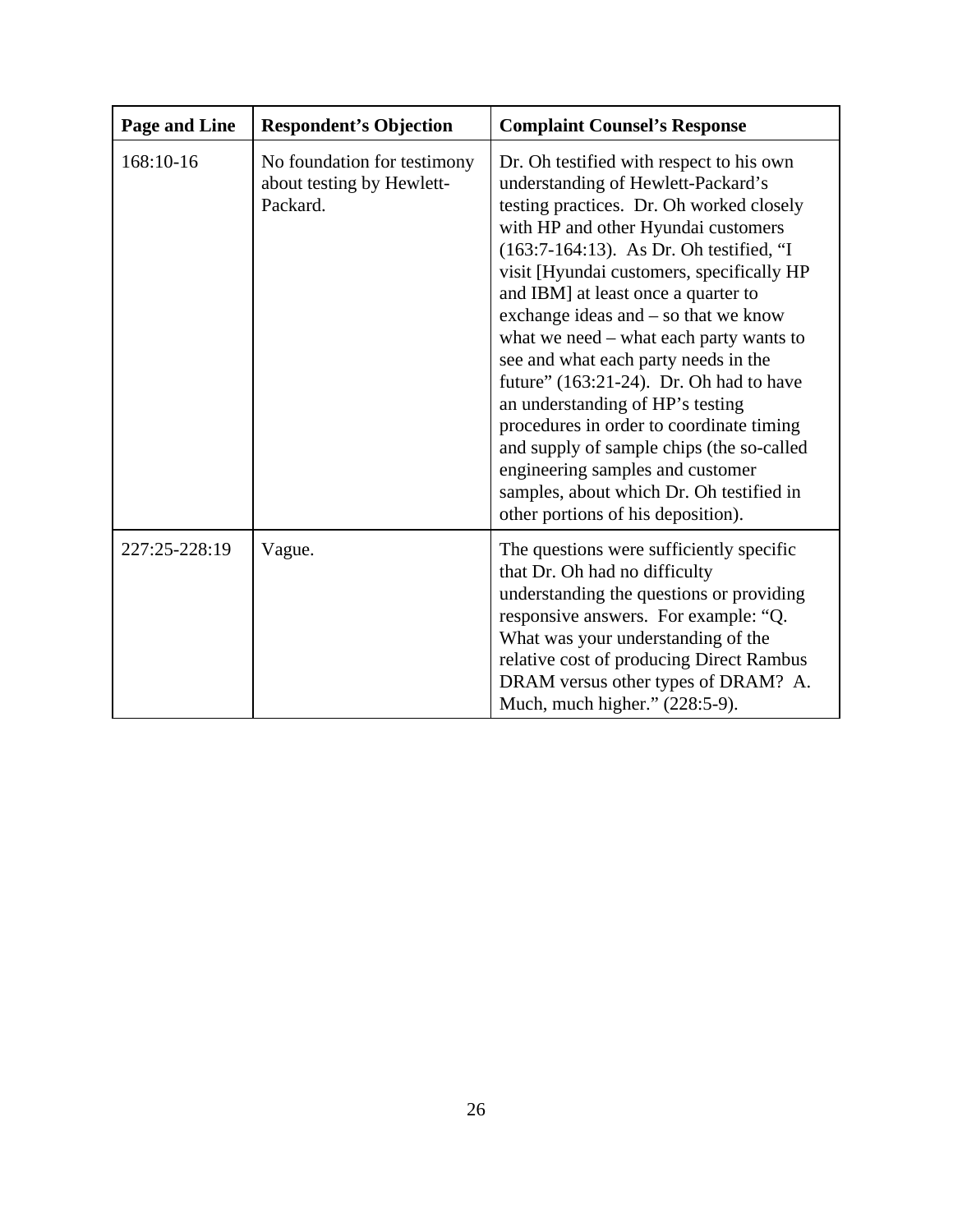| <b>Page and Line</b> | <b>Respondent's Objection</b>                                                                                                                                                                           | <b>Complaint Counsel's Response</b>                                                                                                                                                                                                                                                                                                                                                                                                                                                                                                                                                                                                                                                                                                                                                                                                                                                                                                                                                                                                                                                                                                            |
|----------------------|---------------------------------------------------------------------------------------------------------------------------------------------------------------------------------------------------------|------------------------------------------------------------------------------------------------------------------------------------------------------------------------------------------------------------------------------------------------------------------------------------------------------------------------------------------------------------------------------------------------------------------------------------------------------------------------------------------------------------------------------------------------------------------------------------------------------------------------------------------------------------------------------------------------------------------------------------------------------------------------------------------------------------------------------------------------------------------------------------------------------------------------------------------------------------------------------------------------------------------------------------------------------------------------------------------------------------------------------------------------|
| 230:1-232:11         | Dr. Oh's testimony about<br>JEDEC and the possibilities<br>of designing around<br>Rambus's patents lacks<br>foundation, is improper<br>opinion testimony, and is<br>more prejudicial than<br>probative. | Between 1997 and 1999, Dr. Oh was the<br>individual at Hyundai with ultimate<br>responsibility for the decision of what<br>DRAM designs to pursue. His testimony<br>concerning the influence of JEDEC's<br>standardization of DDR SDRAMs on his<br>decision to design, produce and sell DDR<br>SDRAMs is directly relevant and highly<br>probative. Likewise, his testimony that<br>he would have sought to have Hyundai<br>design around known patents is highly<br>probative with respect to the issue that<br>Rambus seeks to inject into this litigation<br>- whether the JEDEC standard would be<br>different today if Rambus had disclosed<br>its patent position to JEDEC. <sup>3</sup> Dr. Oh<br>certainly has the foundation to testify as<br>to his understanding in the 1997-1999<br>time frame and the factors (such as the<br>existence or absence of patents) that he<br>had in mind at the time he made the<br>decision to begin development of DDR<br>SDRAMs. The evidence may be harmful<br>to Respondent's litigation position, but<br>that is no grounds to exclude this relevant<br>and material evidence from the record. |
| 289:21-291:6         | No foundation for Dr. Oh's<br>testimony about the JEDEC<br>patent policy.                                                                                                                               | Dr. Oh's testimony about JEDEC was<br>based on his years of experience<br>monitoring the work at JEDEC meetings<br>(343:24-344:1). As explained above, Dr.<br>Oh supervised and selected the<br>individuals who attended JEDEC<br>meetings on behalf of Hyundai (23:10-<br>26:21), and received trip reports from the<br>individuals who attended JEDEC<br>meetings (26:16-21; 28:6-19).                                                                                                                                                                                                                                                                                                                                                                                                                                                                                                                                                                                                                                                                                                                                                       |

<sup>3</sup>  *See* Trial Brief of Respondent Rambus Inc. (4/22/03) at 63-69.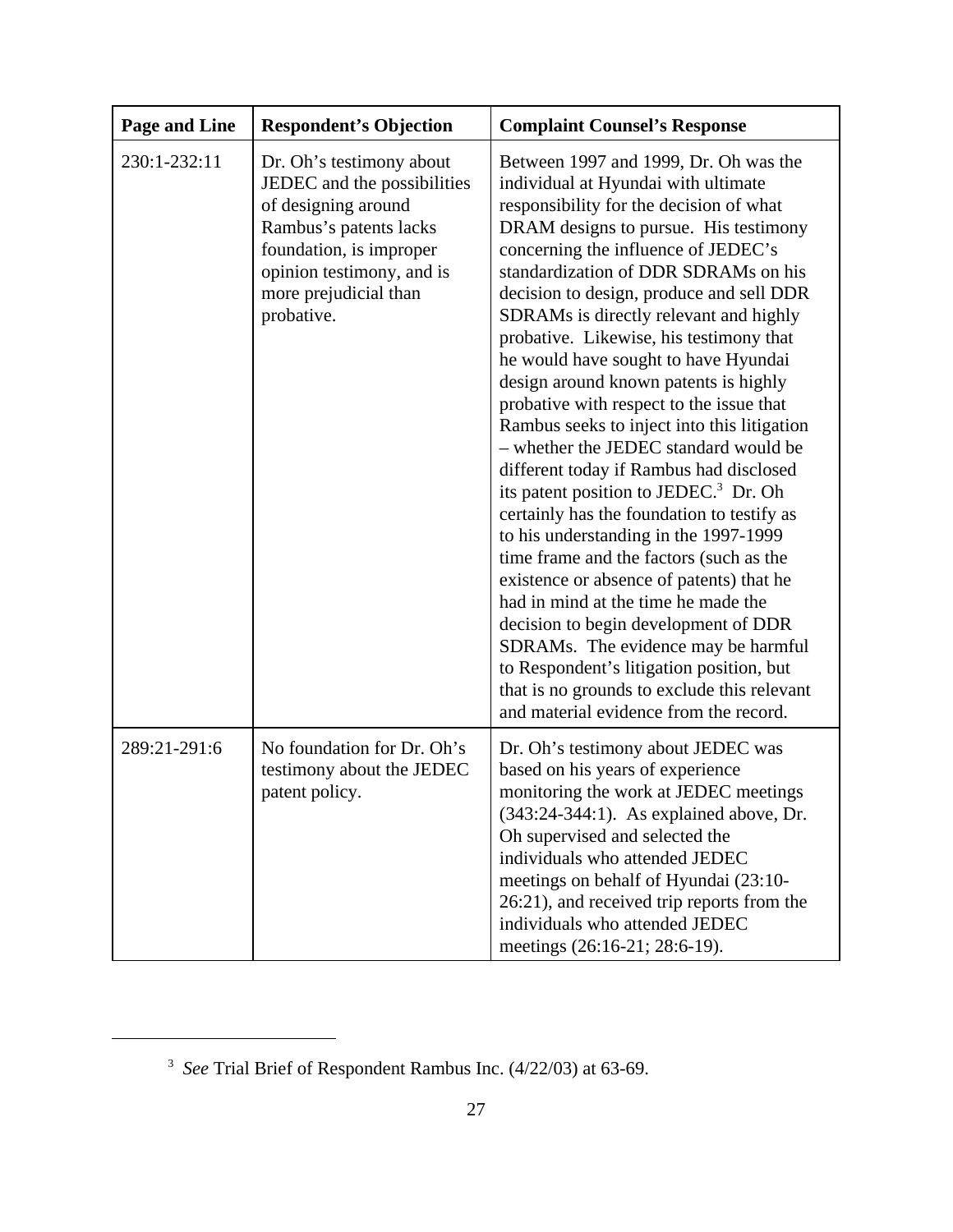| Page and Line | <b>Respondent's Objection</b>                                                       | <b>Complaint Counsel's Response</b>                                                                                                                                                                                                                                                                                                                                                                                                                                                                                                                                                                                                                                                                                                           |
|---------------|-------------------------------------------------------------------------------------|-----------------------------------------------------------------------------------------------------------------------------------------------------------------------------------------------------------------------------------------------------------------------------------------------------------------------------------------------------------------------------------------------------------------------------------------------------------------------------------------------------------------------------------------------------------------------------------------------------------------------------------------------------------------------------------------------------------------------------------------------|
| 354:23-356:11 | No foundation for Dr. Oh's<br>testimony about the license<br>agreement with Rambus. | As stated above, Dr Oh was very<br>involved in the license negotiations with<br>Rambus and even signed the license<br>agreement (65:2-67:20).                                                                                                                                                                                                                                                                                                                                                                                                                                                                                                                                                                                                 |
| 354:23-356:11 | The questioning called for<br>speculation and was leading.                          | A question is not leading simply because<br>it calls for a yes or no answer. Moreover,<br>even if it could be characterized as<br>leading, such questions are appropriate to<br>help structure the testimony of a foreign<br>witness. See U.S. v. Rodriguez-Garcia,<br>983 F.2d 1563, 1570. Indeed, the record<br>indicates that Dr. Oh had difficulties<br>understanding the question (354:23-<br>356:1, especially 355:2 ("Could you<br>rephrase once more")). Once he<br>understood the question, however, he<br>answered in his own words (356:9-11 ("If<br>Rambus proves that it [SDRAMs sold by<br>Hyundai] does [infringe Rambus<br>patents], then we [would] have [had] to<br>follow whatever we agreed [to] in the<br>agreement.")). |
| 356:12-357:13 | Leading                                                                             | Same answer as above. Again, Dr. Oh<br>answered the ultimate question in his<br>own words (356:23-25 ("Not only<br>anybody from Hyundai, but also<br>Rambus did not approach [me] to discuss<br>[Hyundai SDRAMs potentially infringing<br>Rambus patents] either.")).                                                                                                                                                                                                                                                                                                                                                                                                                                                                         |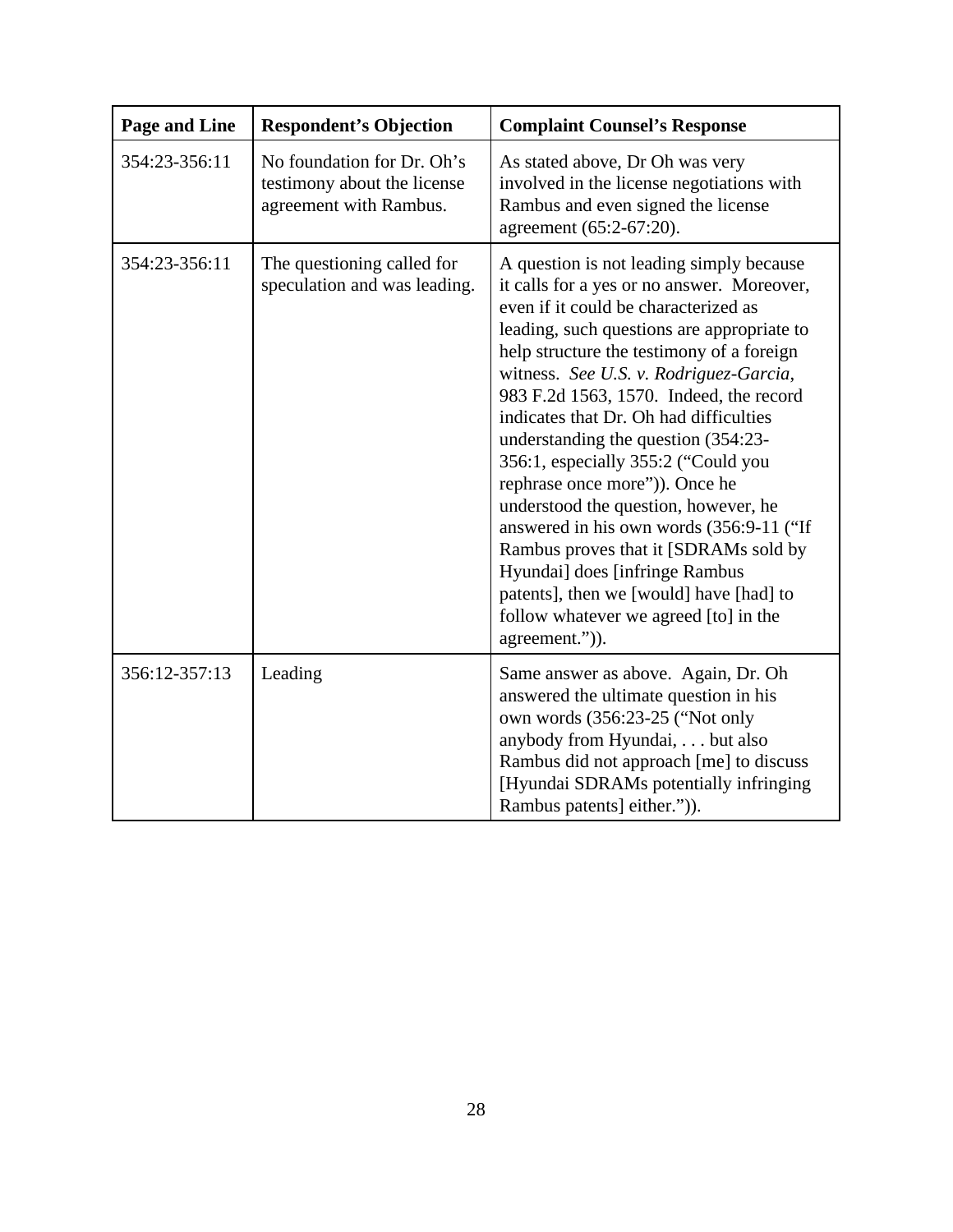For the above stated reasons, Rambus's various individual objections to the admission of specific portions of Dr. Oh's testimony should be overruled.

Respectfully submitted,

\_\_\_\_\_\_\_\_\_\_\_\_\_\_\_\_\_\_\_\_\_\_\_\_

M. Sean Royall Geoffrey D. Oliver Sarah E. Schroeder

Of Counsel:

Malcolm L. Catt Robert P. Davis Charlotte Manning Suzanne T. Michel Lisa D. Rosenthal Jerome Swindell John C. Weber Cary E. Zuk

> BUREAU OF COMPETITION FEDERAL TRADE COMMISSION Washington, D.C. 20580 (202) 326-3663 (202) 326-3496 (facsimile)

COUNSEL SUPPORTING THE COMPLAINT

Dated: June 2, 2003